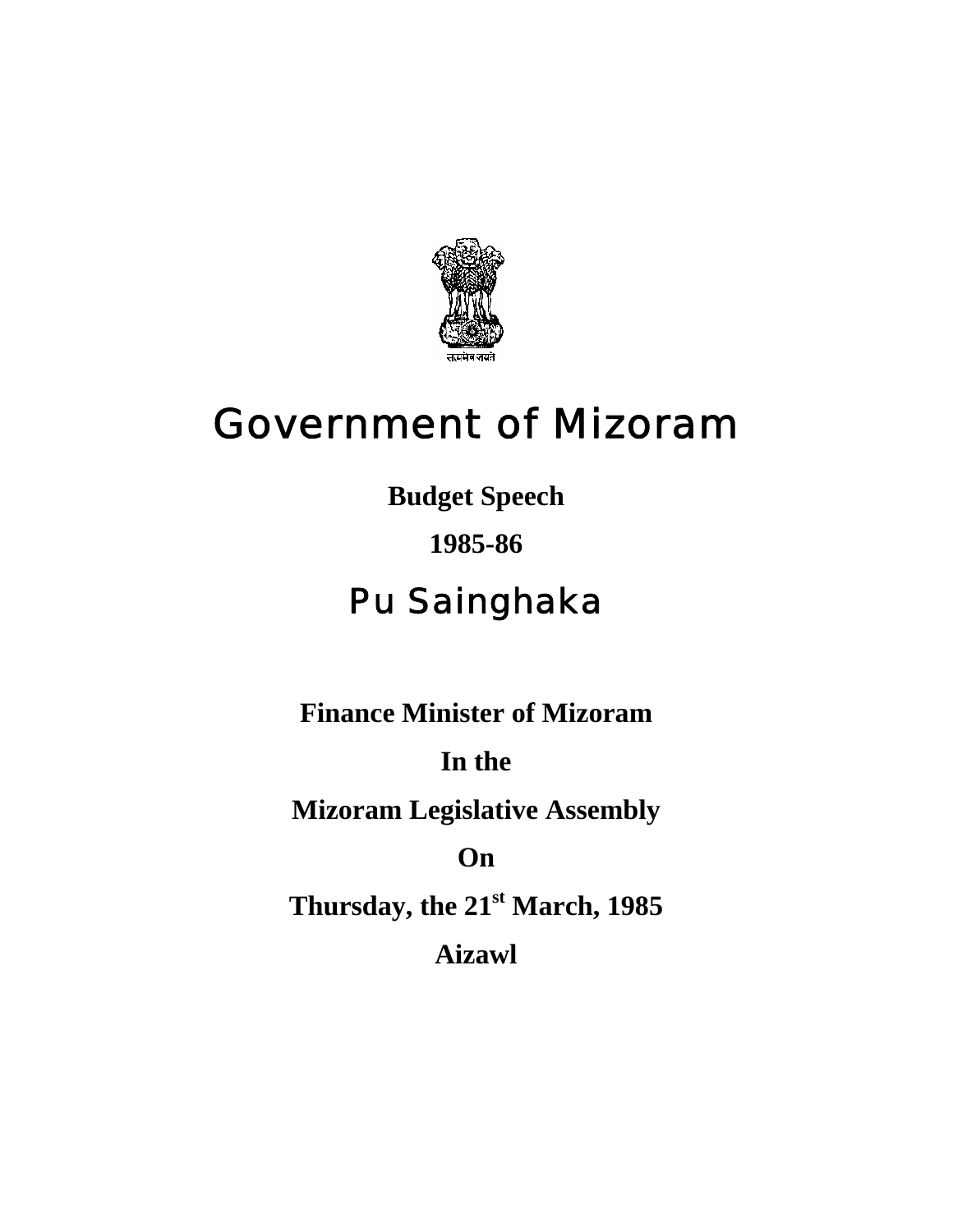Mr. Speaker Sir,

 I rise to present before the Assembly the Supplementary Demand for the year 1984-85 and Budget Estimate for the year 1985-86. This is the first Budget presented to the Assembly by the present Ministry. There has been significant improvement in the acitivities of the various Departments in implementing the developmental schemes as well as their administrative affairs. In the Revised Estimate for the year 1984-85 and the Budget Estimate for the year 1985-86 financial involvement is as follows :-

|                     |      |                      |      | (Rupees in lakh) |      |           |
|---------------------|------|----------------------|------|------------------|------|-----------|
|                     | B.E. | 1984-85              | R.E. | 1984-85          | B.E. | 1985-86   |
|                     |      |                      |      |                  |      |           |
| 1. Revenue Accounts | Rs.  | 7,928.80             |      | 11,244.28        |      | 11,627.18 |
| 2. Capital Accounts | Rs.  | 5,043.71             |      | 5,133.75         |      | 5,100.96  |
|                     |      | TOTAL: Rs. 12,972.51 |      | 16,378.03        |      | 16,728.14 |

 From the above figures it is evident that there is a substantial increase of amount in the Revised Estimate 1984-85. The Govt. of India is generous in providing additional fund in the Revised Estimate 1984-85 and some additional provisions are being made by the Supplementary Demand in respect of Centrally Sponsored Scheme and B.R.D.B. expenditure. During the current year, the Budgetary provision in respect of U.T. Plan Schemes required some adjustment of expenditure from one grant to the other and from Capital Section to Revenue Section within the Grant to bring in the line with the Sectoral Allocation of Plan Fund to each Department.

The approved Plan Outlay for the year 1985-86 is Rs.48 crores. Of this amount, a small portion of Rs.116 lakhs are to be raised by us in the form of mobilization of additional resources during the next financial year over and above our existing resources. This additional resources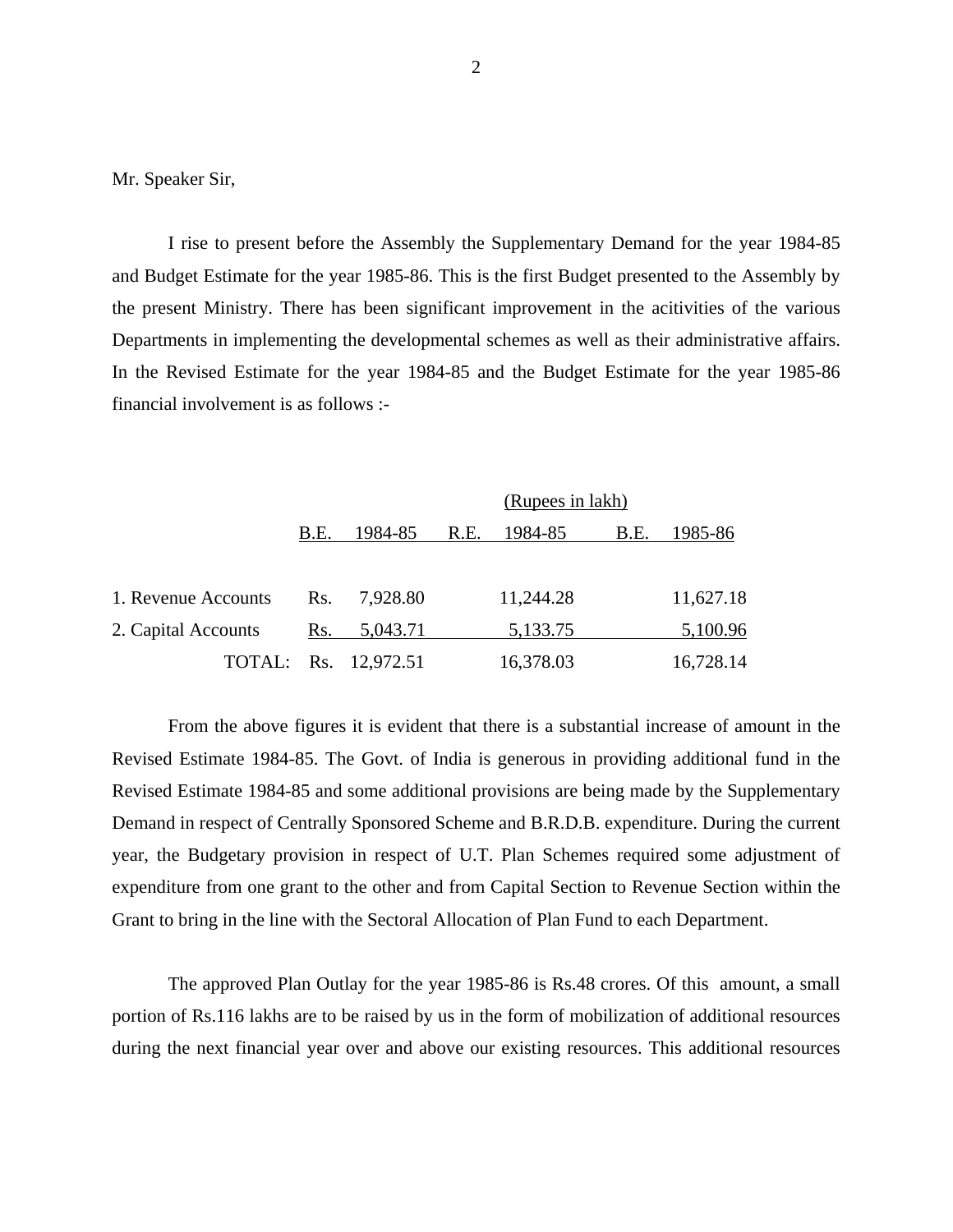are to be mobilized by some of the Departments like Supply & Transport (Rs.9.93 lakhs), Revenue (Rs.5 lakhs), Finance, Excise & Taxation (Rs.100 lakhs), Forest (Rs.1 lakh) from the new sources. This is significantly a higher amount as compared to the previous years under the Sixth Plan.

The total outlay for N.E.C. Schemes for 1985-86 is Rs.473.46 lakhs. The provision in respect of Central Plan and Centrally Sponsored Scheme is Rs.72.99 lakhs. In this connection, it may also be mentioned that in respect of some of the Schemes of these categories, this administration is not in receipt of the approved allocation for the coming year uptil now and hence token provisions are proposed in the Budget Estimate.

The Non-Plan fund even though being enhanced from year to year are mostly spent for meeting the administrative expenses and maintenance expenditure which include the committed liability of the Plan Schemes also.

I would now like to mention in brief the progress and achievements of some of the Departments during the current year and also for the coming year.

#### **AGRICULTURE DEPARTMENT**

 The Annual Plan allocation for the year 1984-85 is Rs.218 lakhs for Agriculture and Rs.75 lakhs for Minor Irrigation. In Agriculture, there has been some improvement in the production of foodgrains. The estimated production of Rice is 43,000 Metric Tonnes as against 24,000 Metric Tonnes in 1983. The target for production of 700 Metric Tonnes of Pulses and 400 Metric Tonnes of Oil-seeds is also being achieved. The improvement in the production of foodgrains is due to enhanced consumption of 300 Metric Tonnes of N.P.K. fertilizer in 1984 against 70 Metric Tonnes in 1983. The early cutting and burning of jhum to avoid vagaries of weather has helped in increasing production of foodgrains. To increase production of foodgrains by double cropping, 1200 hectares of potential areas are being covered by Minor Irrigation by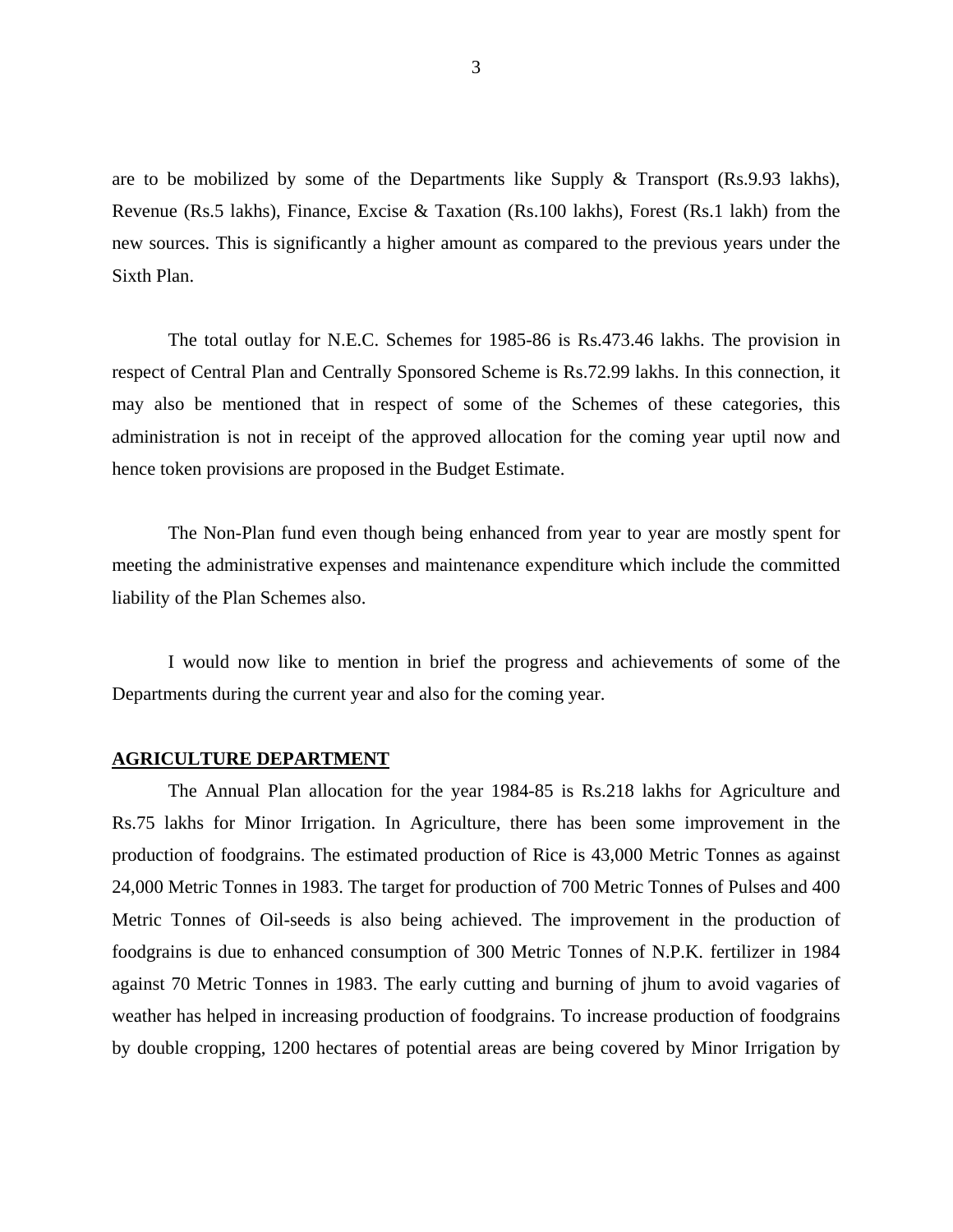taking up new projects. With the help of 50% subsidy on land reclamation, work in 1078 hectares of fresh areas is in progress. Construction of link road of 56 Km. is in progress and in addition to this 70 km.of link road is also being maintained. 40 cultivators have also been selected for getting Bank Loans for purchase of tractors.

2.66 lakhs of Horticultural Planting materials were supplied to the cultivators in due time. 20 Metric Tonnes of wheat seeds, 8.3 Metric Tones of paddy seeds and 160 Metric Tonnes of seed potatoes were distributed to the cultivators. From this year, sowing of potatoes has been done in the month of January and the harvest is expected in April, 1985. This is done with the aim that the same plot of land be available for cultivation of summer paddy to be sown in May.

Survey and investigation of 2 Water Shed Projects at Tuiphai of N. Vanlaiphai and Darlak of Teirei Valley have been completed under the N.E.C. Scheme. The Project Report for Darlak is being finalized during the current financial year.

The target for production of rice during 1985-86 is 50,000 Metric Tonnes. New Schemes for Land Use and Soil Survey will also be operated. The target for production of pulses during the next year is 1,000 Metric Tonnes and that for Oil-seeds is 600 Metric Tonnes. It is also proposed to take up analysis of 4,000 soil samples during the coming year.

#### **SOIL CONSERVATION DEPARTMENT**

 The Soil Conservation wing of the Department is taking up Cash Crop Plantation. During the current year, 20 hectares of Coffee Plantation has been completed. The Department also took up Soil Conservation work in cultivators' field. Out of 20 units (100 hectares) of Stream Bank Erosion work, 19 units have been completed. Under Water Harvesting/Retention Dam, against targeted 12 units (100 hectares), 18 units have been completed thereby exceeding the target by 6 units. In respect of contour bunding works 5 units have been completed. Under the Village Grazing Ground Scheme of 60 hectares, works on 50 hectares have been completed. The target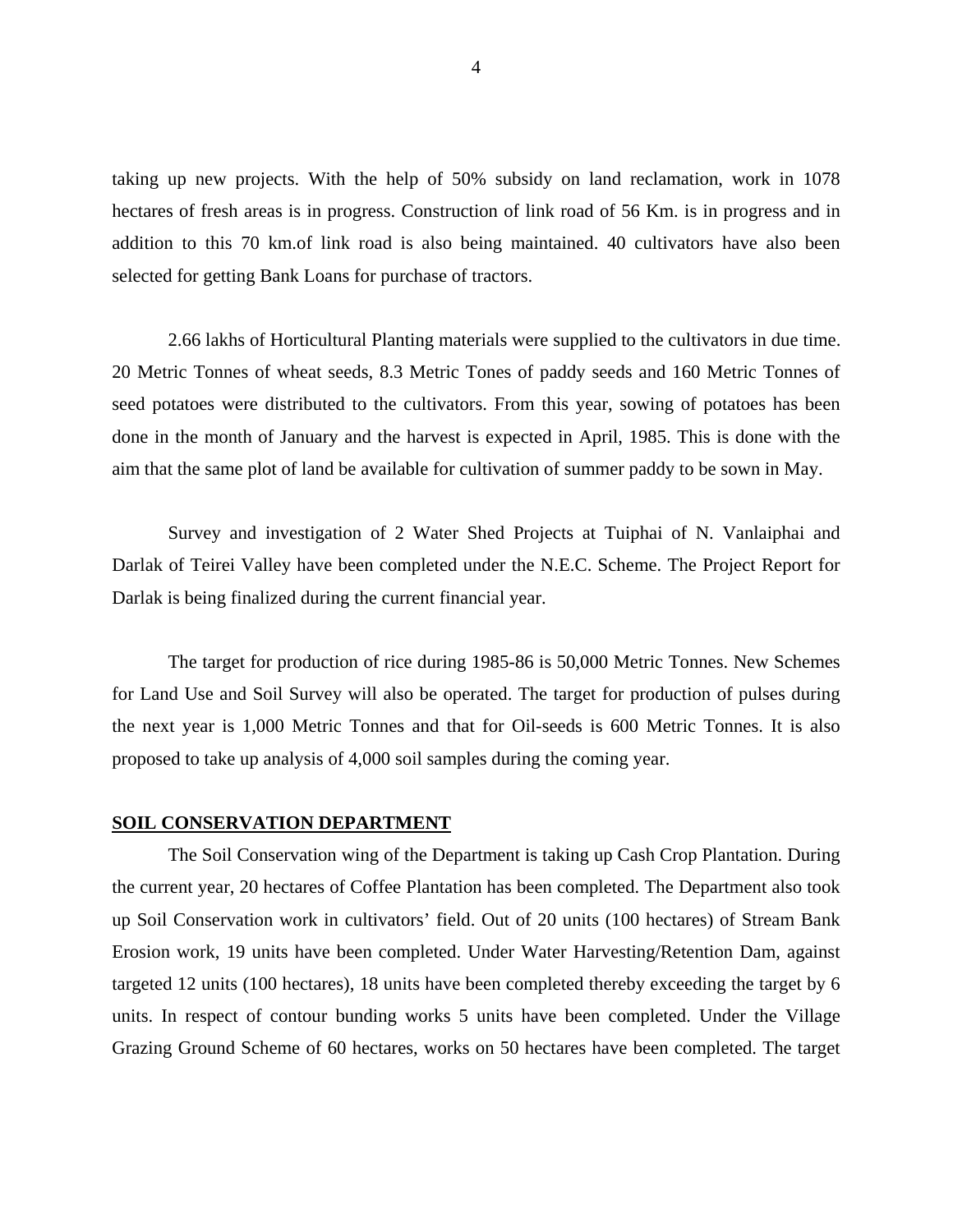for 100 hectares of Soil Conservation Plantation during the current year has been achieved. During the current year, 384 families were selected for plantation of Cash Crop on terraced and the target fixed for plantation of 173 hectares of coffee plantation, 101 hectares of rubber plantation and 110 hectares of large cardamom have been completed. For plantation of Cash Crops the land is developed by terracing. The selected families are provided with 50% subsidy and other 50% is given to them by supplying plantation materials and fertilizers etc.

For the year 1985-86, the existing Schemes will be continued with the aim of achieving better results.

#### **FISHERY DEPARTMENT**

 During 1984-85, the Department has supplied 8 lakhs of Fish-seeds to pisciculturists at 50% subsidized rate and another 12 lakhs will be supplied by March, 1985. One lakh (approximately) fish-seeds have been produced in the departmental demonstration Farms. 25 Fish Farmers have been given training in various aspects of fish culture. 11 Fish Ponds have been taken up under the Scheme of composite fish culture under which all inputs like seeds, fertilizer and feeds had been supplied to the selected tank owners free of cost. Nine service personnel have been sent for training in various courses outside the Territory for strengthening the technical staff of the Department. Improvement works have been taken up at Lengpui, Tamdil and Sopali Fishery Demonstration Farms.

During 1985-86 with an approved outlay of Rs.27 lakhs, the Department proposed to build up the required infrastructure for development of Fisheries, for smooth implementation of various schemes for obtaining higher fish production while assuring economic stability to the poor farmers. Emphasis will be given mainly on seed production, composite fish culture for augmenting per hectare production, paddy-cum-fish culture and boosting up of extension facilities.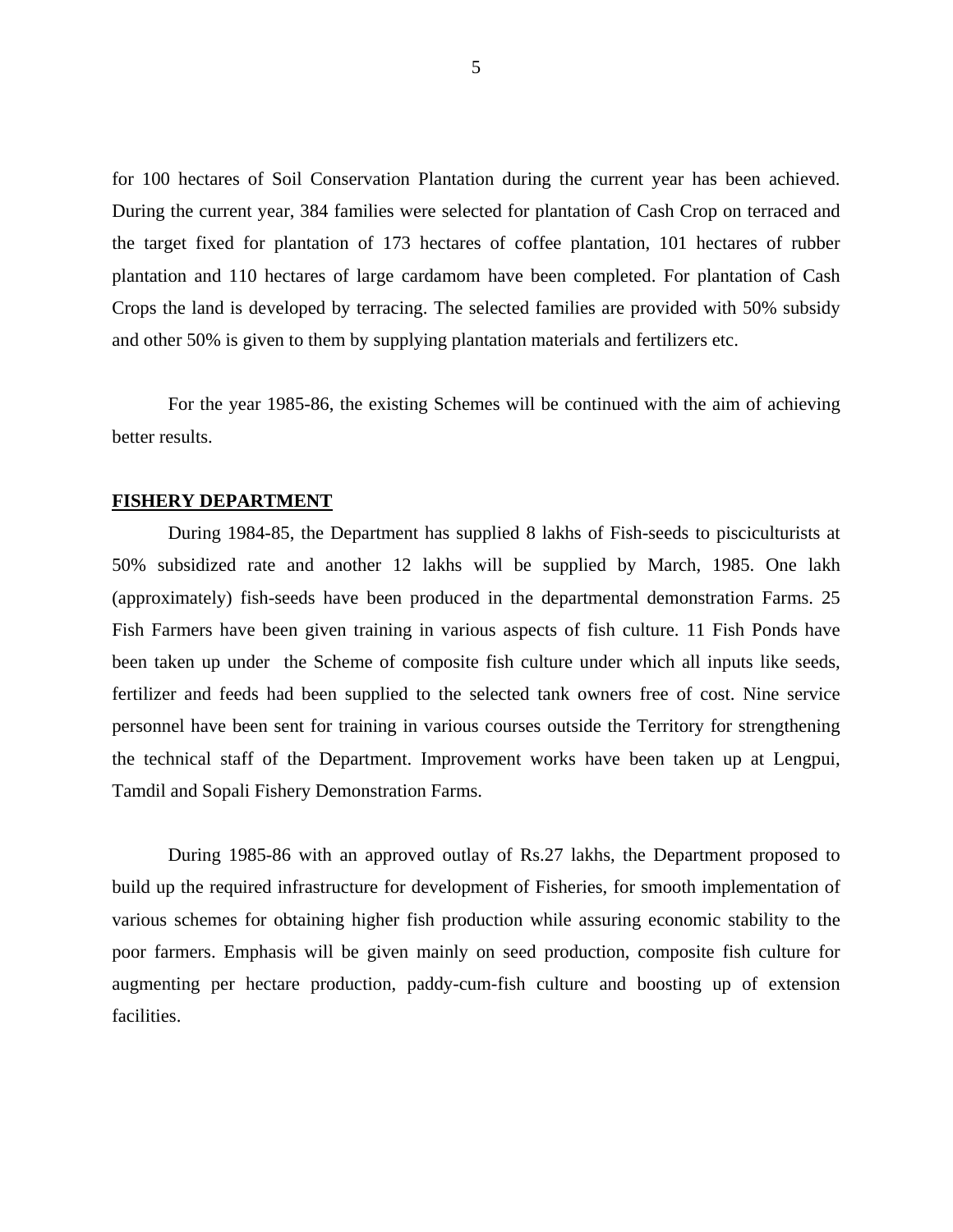## **ANIMAL HUSBANDRY & VETERINARY DEPARTMENT**

 The Department is continuing various existing schemes for achieving self-sufficiency in milk, meat and eggs. Under Cattle Development Scheme, 200 crossbred cows have been distributed and 360 Jhumia families have also been identified for Rural Cattle Farming colony. 328 families have also been identified for assistance in piggery under the Centrally sponsored Scheme of S.F.D.A. 2,000 piglets have been distributed under normal Subsidy Scheme. Under Feed Transport Subsidy Scheme, 14,140 Qtls. Of wheat bran have been supplied to private livestock rearers through primary societies.

Three more Dispensaries and 7 R.A.H. Centres have been establishing during the current year. The construction of building for V.F.A. Training Institute at Selesih is near completion. Construction of 72 Gobar Gas Plants have been completed during the current year.

During 1985-86, another new Divisional Office at Aizawl is proposed to be opened. The existing Veterinary Dispensaries at Aizawl and Lunglei are proposed to be upgrated. Four new Veterinary Dispensaries and 9 new R.A.H. Centres are also proposed to be established during the next year. Cattle Breeding Farm at Mampui in the Chhimtuipui District, Liquid Nitrogen Plant at Selesih, Poultry Farm at West Phaileng, Duck Farm at Lunglei, Hatchery-cum-Duck Farm at Thenzawl, Piggery Demonstration Farm at Champhai and Fodder Farm at Lunglei are proposed to be established. It is also proposed to construct 100 units of Bio-Gas Plants during the coming year. The Town Milk Supply Scheme will also be taken up at Lunglei during 1985-86.

#### **RURAL DEVELOPMENT DEPARTMENT**

 The Plan allocation of the Department for the current year is Rs.60 lakhs. With this allocation, the Department is executing the continuing Schemes of Social Education, Rural Health and Sanitation Programme and Rural Communication. Apart from the completion of the residuary work in the Vanapa Hall, construction of which was taken up by the Public Works Department, the Department has undertaken construction and repair of 200 Community Halls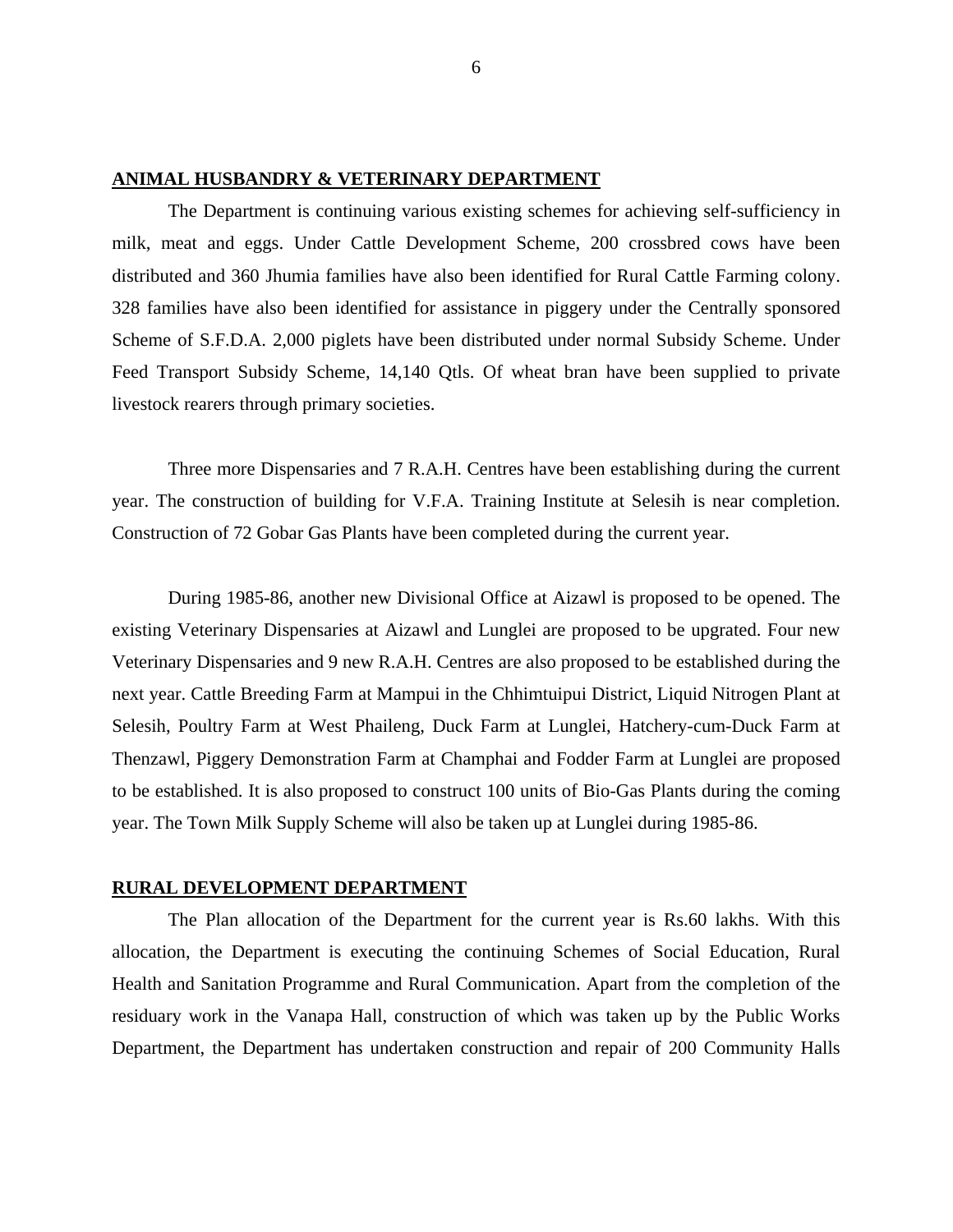and 40 Playgrounds. Under Rural Health and Sanitation Programme Rs. 2 lakhs is being spent for construction and repair of R.C.C. water tanks, construction of urinal sheds and in distribution of prizes for cleanliness drives to the selected villages. Under Rural Communication, construction and maintenance of Inter-village Path, repair and improvement of jeep roads and construction of suspension bridges and culverts are taken up. The Department is also looking into the housing difficulties of the Block staff. 19 units of quarters for Block staff is under construction during the current year.

With the allocation of Rs.121 lakhs for 1985-86, the Department will continue implementation of the continuing Schemes.

Beside these schemes the Department is also co-ordinating the new programme of land use policy for settlement of rural poor families under various schemes of some of the specified Departments. Under the programme 5000 families will be settled during the current year and target for the coming year is 10,000 families. The construction of the Saikuti Hall at Lunglei will also be taken up during the  $7<sup>th</sup>$  Plan.

#### **CO-OPERATION DEPARTMENT**

 The main objective of the Co-operation Department is the restoration of rural economy through Co-operative Institutional Enterprises. Supply of institutional credit for productive purposes, supply of essential goods to the consumers at reasonable prices, all-round help to the weavers, breeders of livestock, craftsmen and labourers are a few important fields of work of the Co-operation Department. There are 697 Co-operative Societies at work to cater to the various needs of the rural and urban people. The sectoral allocation of the Department during the current year is Rs.40 lakhs. With this amount, the Department is rendering financial assistance to the Cooperative Societies in the shape of Managerial Subsidy. Transport Subsidy, Working Capital Contribution and Loans to the Societies. In addition to these works, the construction of the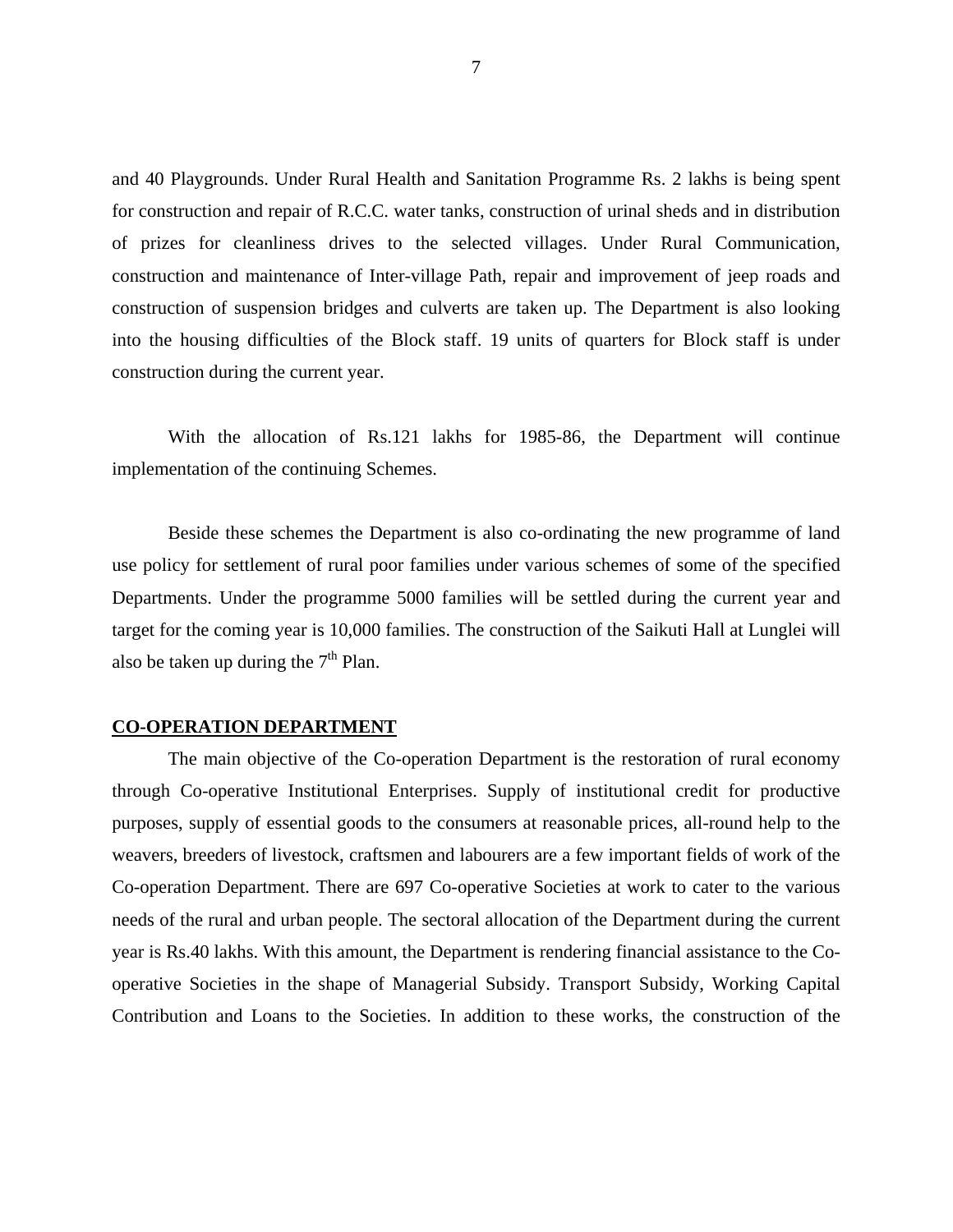Office building of the Assistant Registrar of Co-operative Societies, Aizawl assigned to Public Works Department for execution is in progress.

The Plan Outlay for 1985-86 is Rs.44 lakhs and this amount will be utilized by executing the continuing Schemes.

# **FOREST DEPARTMENT**

 During the current year, the Department has completed creation of plantation in 7,500 hectares under U.T. Plan and 19.190 hectares of old plantation maintained. In addition to the existing 7 Territorial Divisions, a new Territorial Division namely the Champhai Territorial Division has started functioning from this year and proposal for creation of another 2 Divisions namely Lunglei West Division with Headquarters at Tlabung and N.Vanlaiphai Division is under consideration. Under Re-settlement and Rehabilitation Scheme, 1,000 families have been selected and the target for the coming year under this Scheme is 5,000 families. Under 20-Point Programme (No.12), the Forest Department has fulfilled the target of plantation of 350 lakhs seedlings upto 1984-85. Under Afforestation Scheme, 5 lakhs seedlings have been distributed among the public and various organizations, Schools and Colleges for plantation on private lands. During 1985-86 one Territorial Division at Saiha and one Sericulture Division at Aizawl is proposed to be created. At present, there are 7 Wildlife Sanctuaries in Mizoram and it is proposed to create 2 Wildlife Divisions during 1985-86. It is also proposed to open a Resource Survey Division at Aizawl to conduct the various Resources Survey in Mizoram. During the current year, 21 Forest Guards and 20 Foresters have been trained up in the Forest Education and Research Institution at Aizawl and 5 Rangers and 3 A.C.Fs are undergoing training in different Forestry Colleges. The Department is also executing the Centrally Sponsored Scheme of Social Forestry and Soil Watch and under these Schemes plantation in 8,280 hectares are being raised during the current year. This is on top of plantation raised under U.T. Plan Scheme.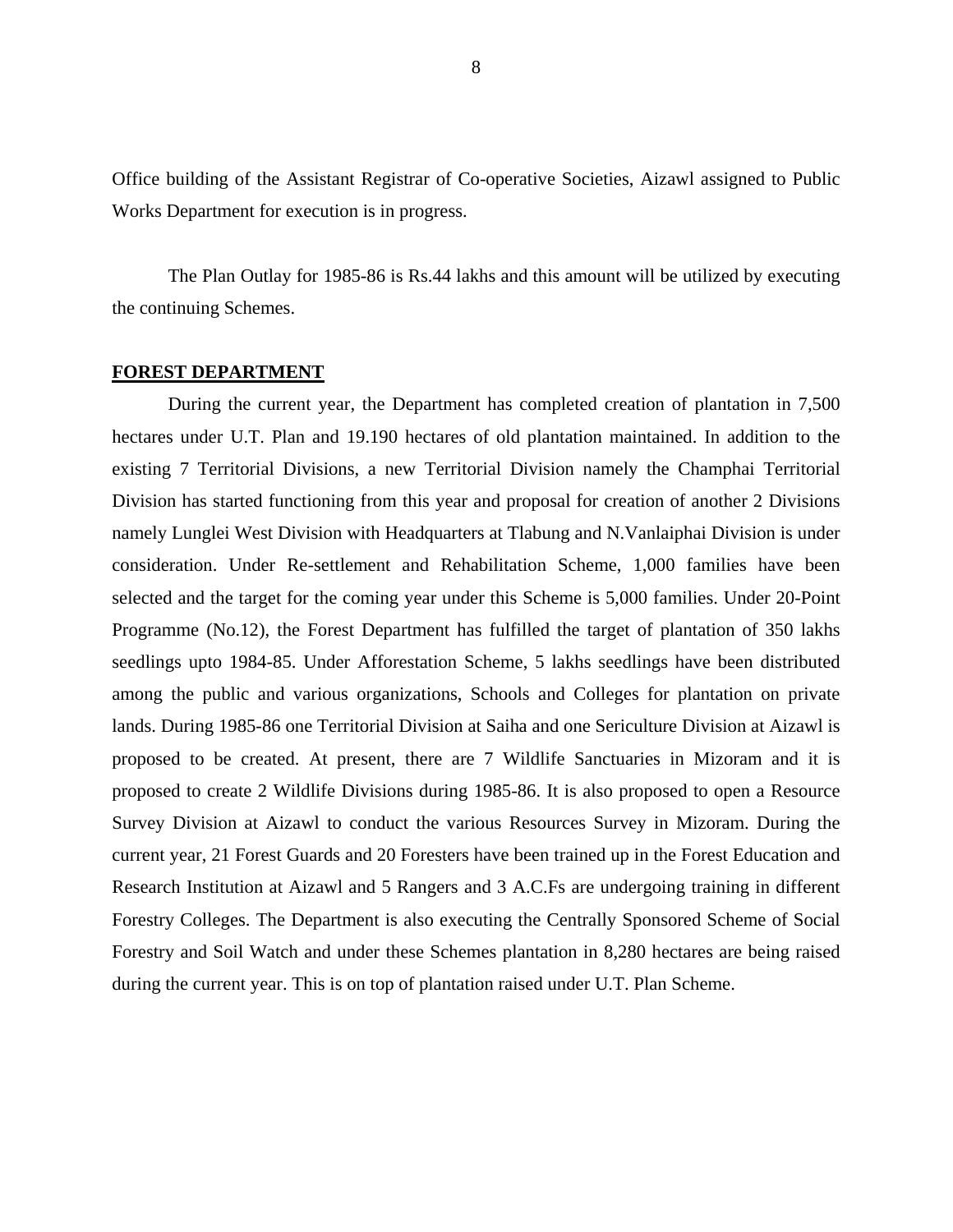# **EDUCATION DEPARTMENT**

 The Plan outlay for 1984-85 for the Department is Rs.300 lakhs. Some of the achievements made during the current year are indicated below.

Under Non-formal Education Scheme, which is one of the items of 20-Point Programme, as many as 2,020 students of the age-group of 9-14 years have been enrolled. Under Adult Education Programme, 100 more learning centres have been opened during the current year in addition to 300 such centres opened during last year.

For improvement and extension of educational facilities throughout the Territory, all eligible unaided recognized Middle Schools and High Schools have been brought under the Grants-in-aid Scheme from this year. There are 13 Colleges and one University Campus in Mizoram. The Aizawl College and the Serchhip College have been brought under the deficit Grants-in-aid status from November, 1984 and the Saiha and Kolasib Colleges have been brought under the deficit Grants-in-aid Scheme from February, 1985 for strengthening and improving the programmes for higher education. One new Educational District has also been created to facilitate supervision and administration work.

The State Council of Education Research and Training Centres have also been strengthened by filling up 12 posts in different cadres. Under Science Promotion Scheme, Training and Orientation Courses have been conducted to the Teachers for gaining efficiency in teaching Science and Mathematics. Students' Science Seminar was organized on "Environment and Human Survival". The top winners in the State Level Science Seminar were selected to participate in the National Level Science Seminar held in Delhi wherein one of our participants got the Second Prize. Eastern India Science Camp organized at Calcutta was also attended by our selected students.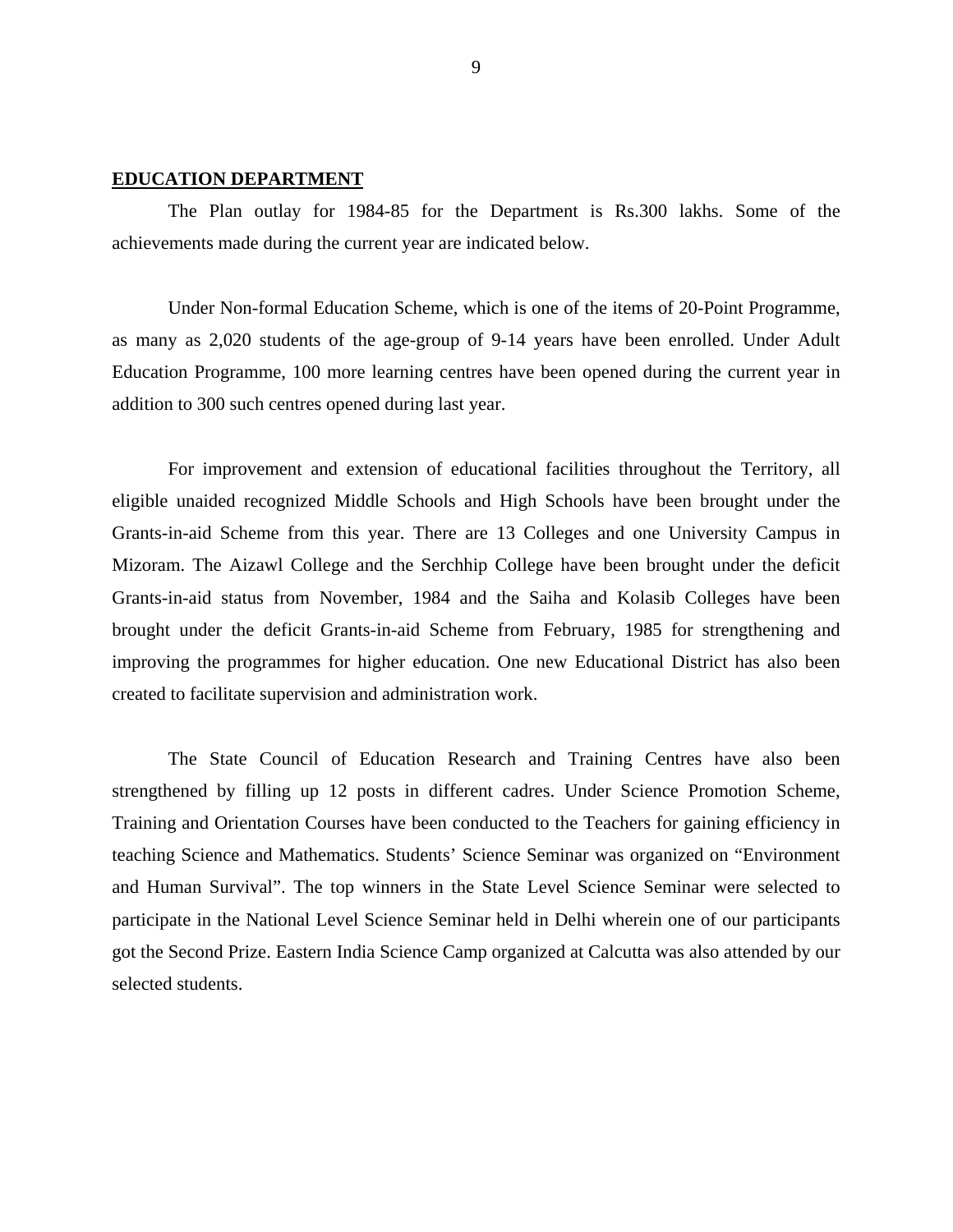During the current year, one note-worthy event in respect of Sports was the hosting of the National School Games – Winter Meet Part I at Aizawl in which our youths participated in numbers and they won championship in Hockey and Third-Runners-up in Badminton and 2 of our boys won Second Prize in Judo. This was a new but welcome experience for our students and people.

Under the Adventure Scheme of the Department, various expeditions to explore uncovered caves, rocky mountains, waterfalls etc, were conducted.

During the current year, the research projects on  $- (1)$  The studies of Paihte sub-tribe (2) Riang Tribe in Mizoram (3) Traditional Dances of Mizoram have been completed and ready for printing. As for the future projects, the study of Pawi Tribe, Mara Tribe and Chakma Tribe of Mizoram have been taken up. During the current year, free courses in Traditional Dances, Songs and Modern Music have been given to a number of young boys and girls.

The Mizoram District Gazettee has been completed and is now being processed for approval of the Government of India. The Mizoram State Museum has now 2,000 varieties of collection of antiquities including goods on loans/gifts/donations. The building for the State Museum is in process of construction.

During the next year, the Department will continue the existing Schemes with the aim of attaining higher objectives.

#### **SOCIAL WELFARE DEPARTMENT**

 The Social Welfare Department is undertaking a number of Schemes in respect of Child Welfare, Women Welfare, Welfare of Physically Handicapped Persons, Welfare of Aged and Infirmed Persons. The Department is also implementing Special Nutrition Programme.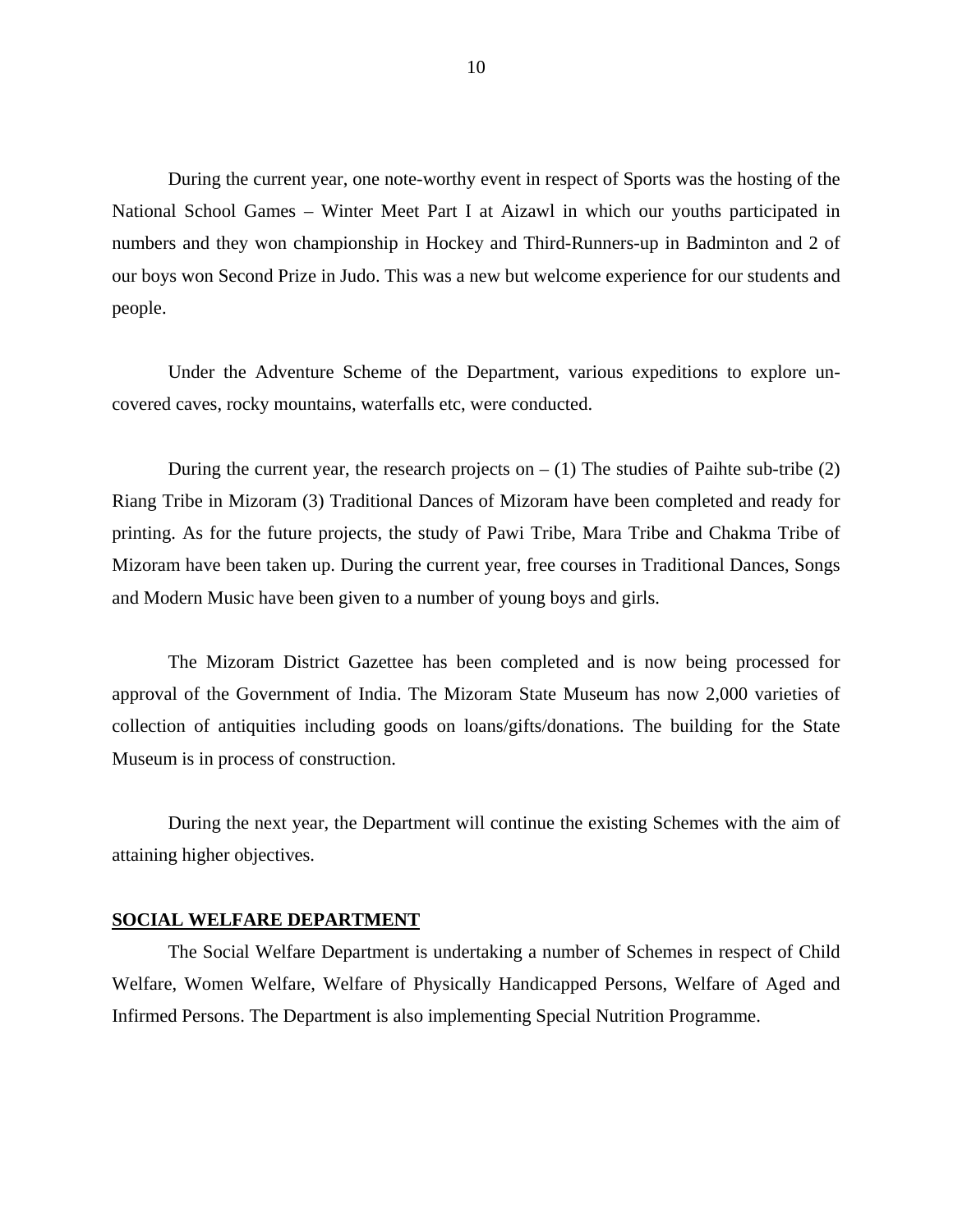In respect of Child Welfare Scheme, to serve the children in need of care and protection, financial assistances are given to the Voluntary Organisations running the Children Homes and at present there are 10 Homes of this type. To meet the basic needs of other children of the age group of 0-6 years for their all-round development, 9 I.C.D.S. Projects are now functioning in Mizoram. In order to uplift the status of women and to enhance the economic condition of those who are in need of help, more than 400 Women Welfare Organisations have been given assistances in cash and in kind. For working and ailing mothers who cannot afford to look after their young ones during day time, the children are taken care of by ayah and helpers in Day Care Centres from morning till the mothers finish their work and there are 22 such Centres opened so far. Under the programme of Functional Literacy for Adult Woment, 12,600 women are admitted in FLAW classes where teaching in Literacy, Nutrition, Child Care, Family Welfare, Community participation etc. is imparted. In respect of welfare of Physically Handicapped Persons, efforts have been made by the Department to give them training with stipend for their economic rehabilitation by self-employment for which financial assistances are also given to them. So far 1147 students have benefited through stipends and another 1756 physically handicapped persons have been economically rehabilitated. Besides 620 received special aid like hearing aid, artificial limbs etc. Financial assistances have also been given to voluntary organizations for implementing the correctional services by running Counselling Centres.

 Under Old Age Pension Scheme, 995 individuals have been given Monthly Pension at the rate of Rs.60/-.

Under the Special Nutrition Programme, food ingredients are purchased by the Directorate and sent to the Child Development Project Officers for distribution to the beneficiaries through the Anganwadi Workers. During the current year, 55,000 beneficiaries are covered under the Schemes for 190 days.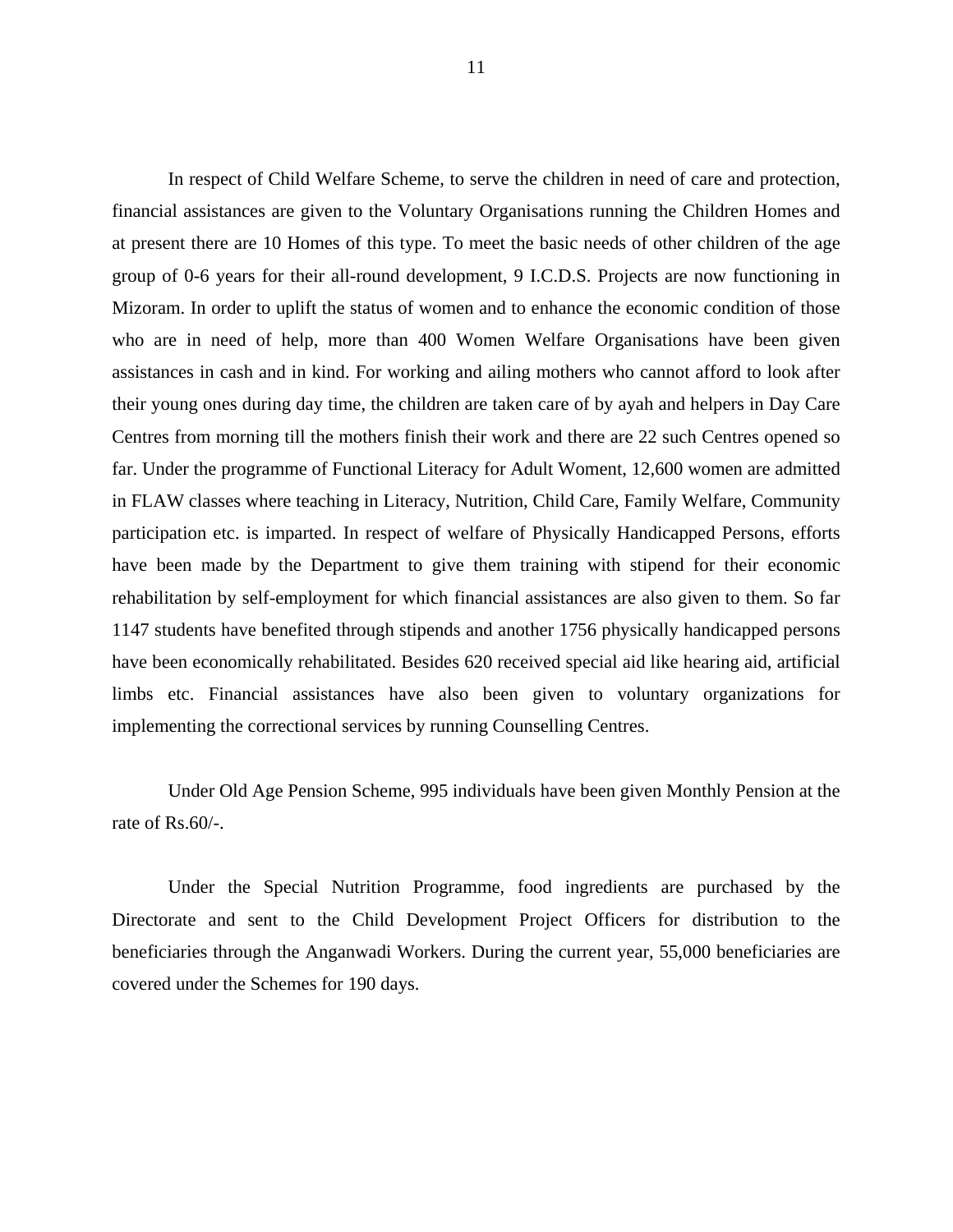# **GENERAL ADMINISTRATION DEPARTMENT**

 Due to acute drought during the previous years, Famine Relief Measures were taken up by the Department to mitigate the sufferings of the rural people. Rs.121.00 lakhs has been spent during the current year by taking up a number of works to give employment to the people.

 The Department is taking appropriate step for resumption of the Vayudoot Air Service. Repair work has been going in the Tuirial Air Field and this is expected to be completed soon. The much needed PABX exchange in the Secretariat has been installed recently.

# **INFORMATION, PUBLIC RELATIONS & TOURISM DEPARTMENT**

 The Department has been strengthened in the field areas of Mizoram by recruiting staff for Kolasib and Mamit Sub-Divisions from the current year. Film shows in the rural areas of Mizoram is regularly conducted from District and Sub-Divisional Office level. The Department is regularly providing publicity coverage within and outside Mizoram. During the current year the Department has taken up various Cultural Exchange Programmes. The Chawnglaizawn Dance was presented in the Festival of Republic Day Celebration 1985 at New Delhi by sending 30 members of Cultural Troupe from Lawngtlai. The Mizoram Troupe was highly appreciated and featured in T.V. coverage. For the first time this year, the Department presented a Tableau depicting thelife in a Mizo village in the Republic Day Parade at New Delhi. The various development programmes and achievements are publicized in Weekly papers such as Tunlai Chanchin, Khawvel and Kaladan published from Aizawl, Lunglei and Saiha respectively. Reading materials like Newspapers, Magazines and various objectives of the Department including Press Release are made available for public reading in 15 Information Centres run by the Department.

In respect of Tourism, the construction of Tourist Lodges at Chaltlang and Kolasib are expected to be completed during the current year. After completion of these Lodges, the difficulties of accommodating Tourists visiting Mizoram is expected to be considerably solved. For construction of wayside facilities for Tourists at Thingdawl and for construction of Youth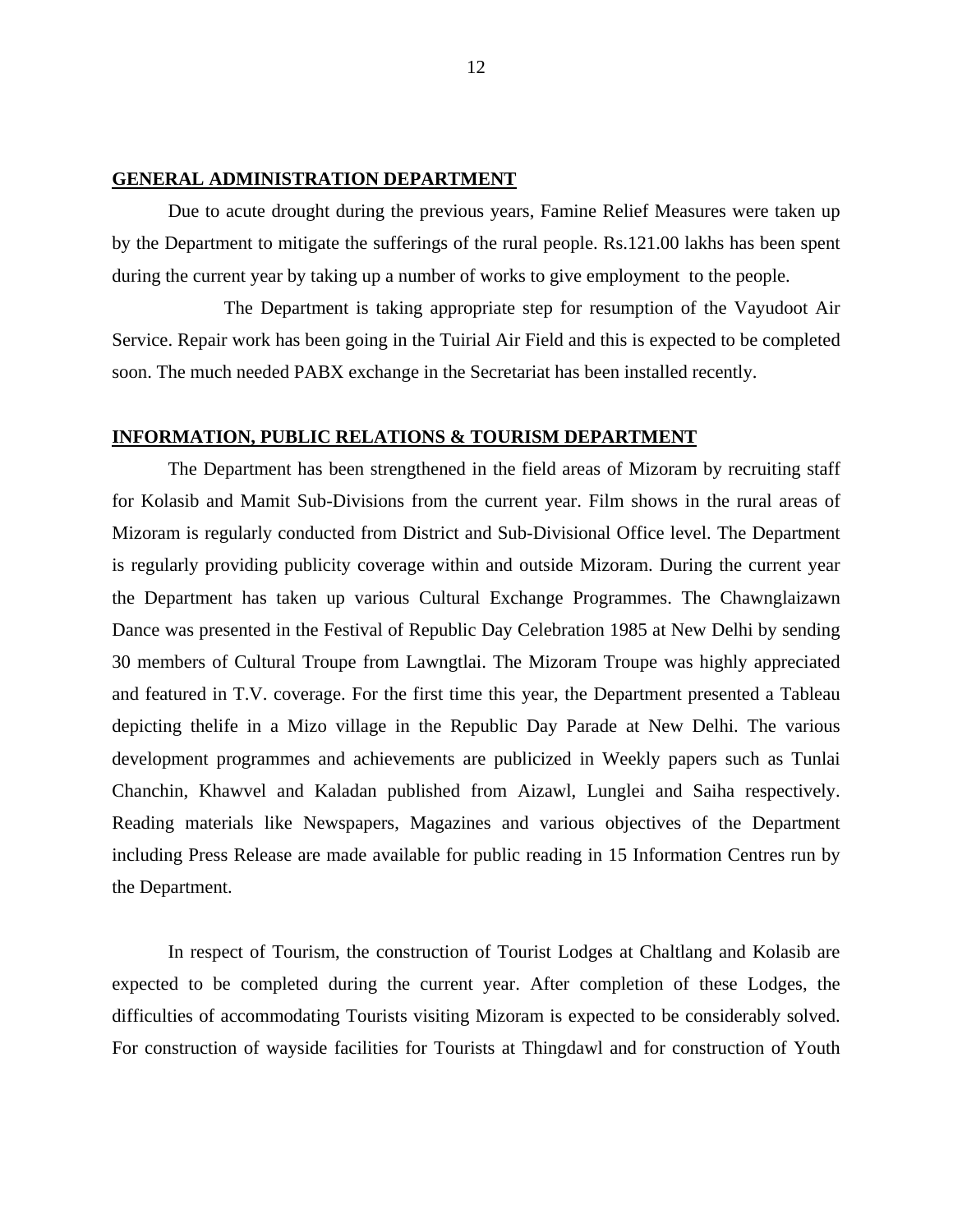Hostel at Zemabawk, sanction of Govt. of India has been received and the work will be taken up by the Public Works Department.

During 1985-86, the existing Schemes of the Department will be continued.

# **LABOUR & EMPLOYMENT**

 The new Scheme introduced this year is the sending of 7 students to I.T.I. under Delhi Administration for training in trade like Electronics, Draught-man, Radio and Television Mechanism etc. The 2 trades namely, cutting and tailoring and Stenography both for men and women are continued with 16 trainees each annually in addition to 5 trades which are being run in the I.T.I. The present capacity of I.T.I. is for 172 trainees with the intake of 108 fresh trainees and 64 senior trainees in 2-year Courses of trade like Electrician, Wire-men, Motor Mechanic and Fitter. The apprenticeship training scheme is also continued with 30 apprentices in clerical trade and 20 in engineering trade. In respect of Employment Services, the strengthening of 3 District Employment Exchanges and 2 Sub-Divisional Exchanges is continuing. In addition to this, the Department is implementing the Self-employment Programme under the Centrally Sponsored Scheme. This scheme is directed towards motivating and guiding of un-employed educated youths in self-employment ventures in co-ordination with other agencies like D.I.C., Lead Banks and Financial Institutes. During the coming year, the existing schemes of the Department will be continued for attaining better achievements.

#### **INDUSTRIES DEPARTMENT**

The Industries Department has made significant achievements during the year. The Fruit Preservation Factory at Vairengte has been commissioned and the Ginger Oil and Oleoresin Plant at Sairang is getting ready for commissioning. These 2 Plants will help the local people in marketing their produce. With the loan given by the Department and by the Mizoram Small Industries Corporation, the number of Small Scale Industries units have gone up to 674 from 599 during the current year. The Khadi and Village Industries Board is going to be established. The Department is also pursuing establishment of the large and medium industries based on local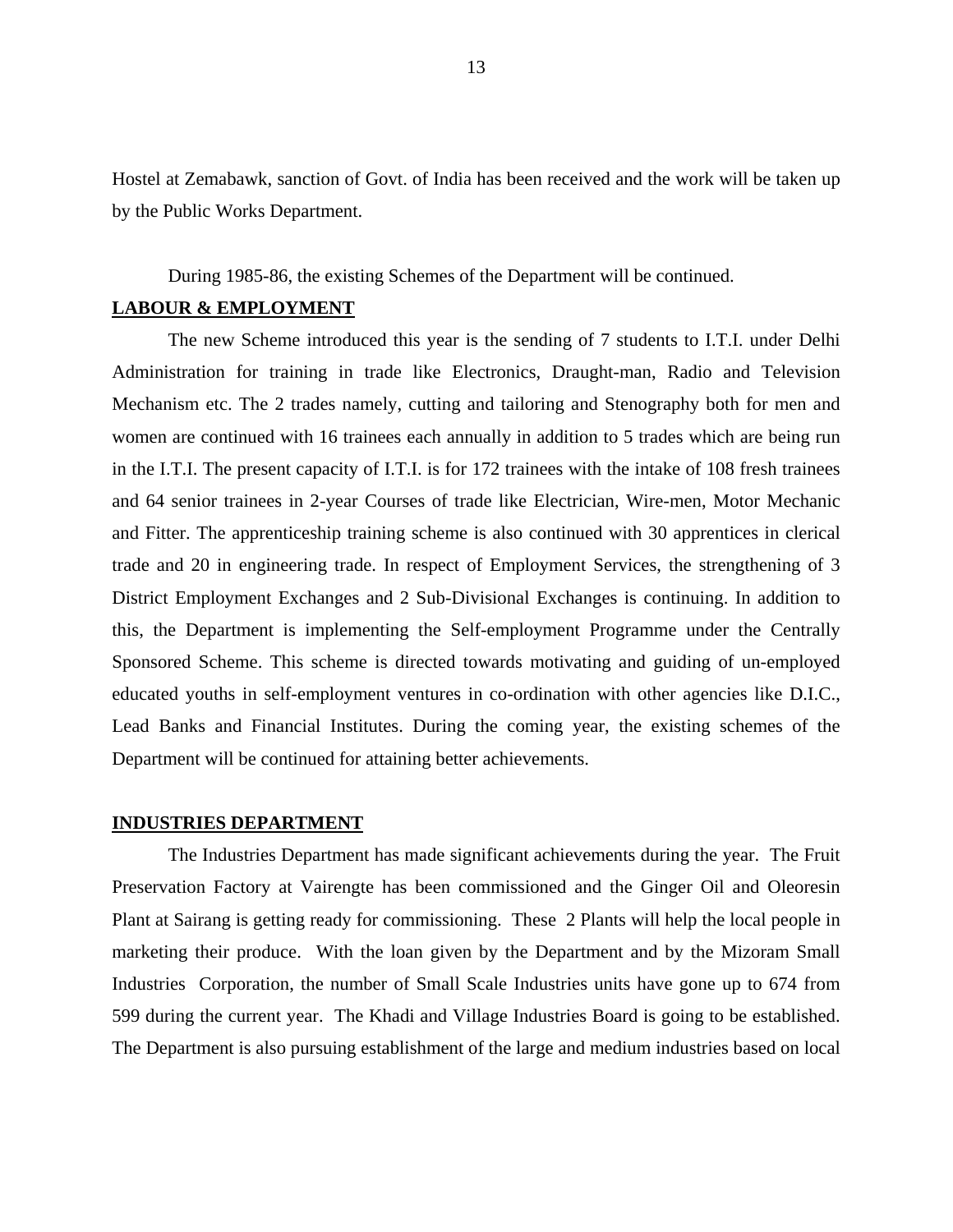resources and is also continuing to introduce new incentive Schemes and programme such as Interest Subsidy, Power Subsidy, Transport Subsidy etc.

 The Sericulture Wing which was so long under the Industries Department has been separated from the Industries Department and a new Department of Sericulture is set up with the aim of all-round development of Sericulture in Mizoram for which there is immense potential.

The Industrial Estate at Kolasib which could not be made funcitional for want of power supply is being provided with power connection within the current financial year.

#### **POWER & ELECTRICITY DEPARTMENT**

The approved Plan Outlay for the Department for the current year is Rs. 552.00 lakhs. This provision is being utilized towards generation, transmission and distribution, rural electrification and investigation of hydel projects. With the commissioning of I MW capacity Serlui 'A' Micro-Hydel Project and 3.52 MW capacity Luangmual Diesel Generating Project during the current year, the installed capacity of 4.52 MW has been achieved during the current year. The total installed capacity has thus gone upto 11.41 MW. An additional 1.6 MW is expected to be added by March, 1985 which will raise the total installed capacity to 13 MW. The commissioning of 66 KV sub-station at Vairengte in December, 1984 has enabled drawal of 5MW power from Assam Grid. Erection of 66KV sub-station at Kolasib is expected to be completed within the current year. Action is in hand to sped up the work of 132KV Aizawl-Lunglei line for completion by 1986-87. 33 villages have been electrified during the current year upto January, 1985 and 18 more villages are expected to be covered by the end of March, 1985.

Tube Wells and 5 Rain Water collection Tanks during 1985-86. The improvement of village water springs will also be attended to. It is also proposed to strengthen the Department by creation of the Directorate, 1 Circle and 1 more Division.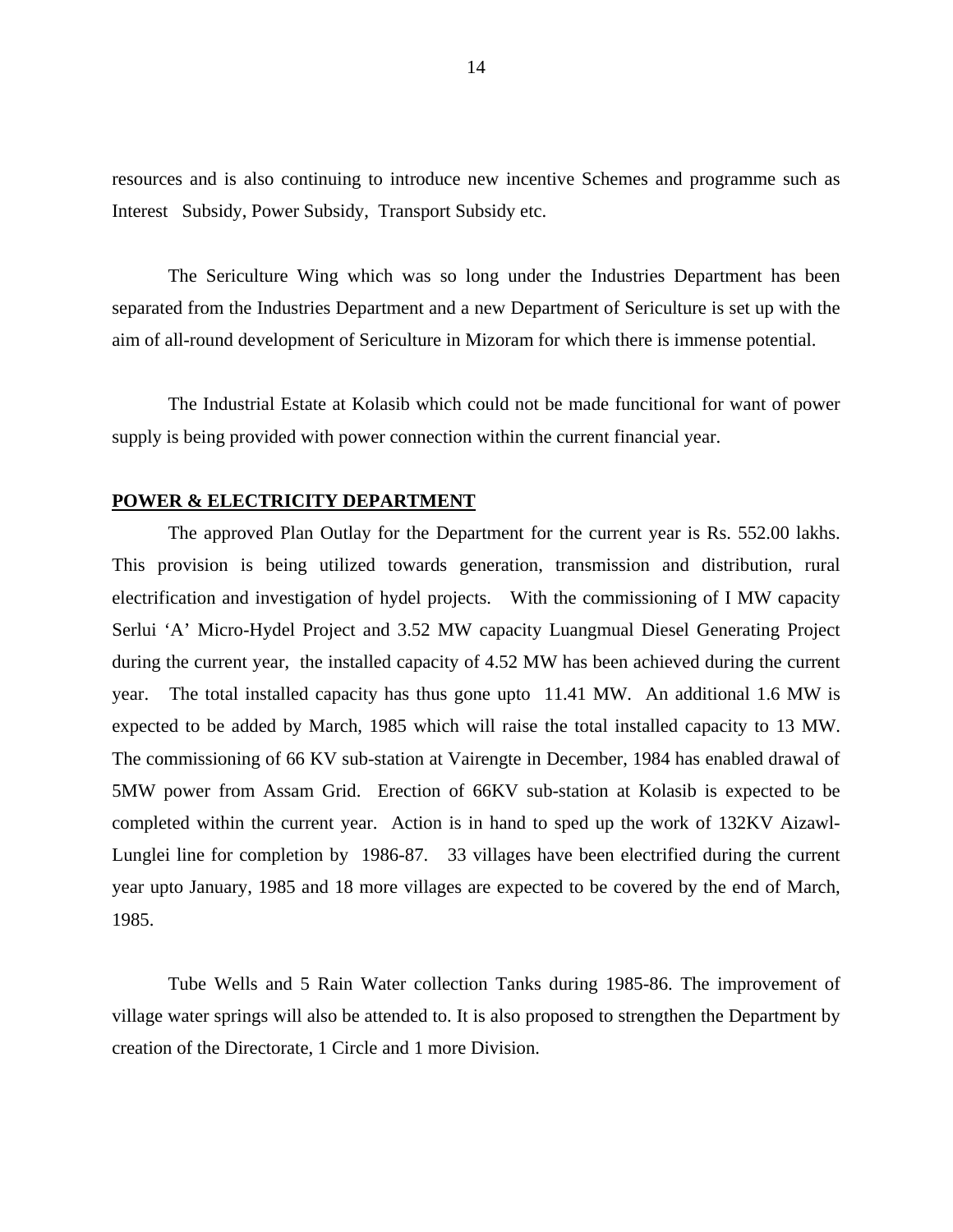#### **PUBLIC HEALTH ENGINEERING DEPARTMENT**

The Department is making all-out efforts for providing drinking water both in rural and urban areas. During the current year, the Department has completed Piped Water Supply Schemes in 19 villages upto January, 1985 and it is expected during 1985-1986.

The Plan Outlay of the Department for1985-1986 is Rs. 555.000 lakhs. It is proposed to complete 36 Rural Piped Water Supply Schemes, 6 Hand –pump Tube Wells and 5 Rain Water Collection Tanks during 1985-1986. The improvement of village water springs will also be attended to. It is also proposed to strengthen the Department by creation of the Directorate, 1 Circle and 1 more Division.

#### **PUBLIC WORKS DEPARTMENT**

Surface road being the only link with the rest of the country, the road communication in Mizoram is given due emphasis. Major share of the Plan outlay is utilized on this sector by the Public Works Department. At the beginning of the  $6<sup>th</sup>$  Five Year Plan, the Department was having 2 circles and 9 Divisions only. The strength has since increased to 4 working Cirles, I Planning Cirle in the Directorate and 1 Divisions. During 1984-1985, 78 Kms. of formation cutting, 21Kms. of surfacing and 300 culverts and minor bridges have been targeted with a total outlay of Rs. 730 lakhs. Till the end of Decembe,r 1984, the achievement has beeen 50 Kms. of formation cutting, 12 Kms. of surfacing and 2020 culverts and minor bridges.

During  $7<sup>th</sup>$  Five Year Plan, more importance will be laid on completion of prolonged schemes under execution since  $5<sup>th</sup>$  and  $6<sup>th</sup>$  Five Year Plan. The annual plan 1985-1986 will have more emphasis on the construction of culverts and protection works on all on-going schemes to make the road schemes initially for jeepable traffic to bee widened and converted to truckable road thereafter.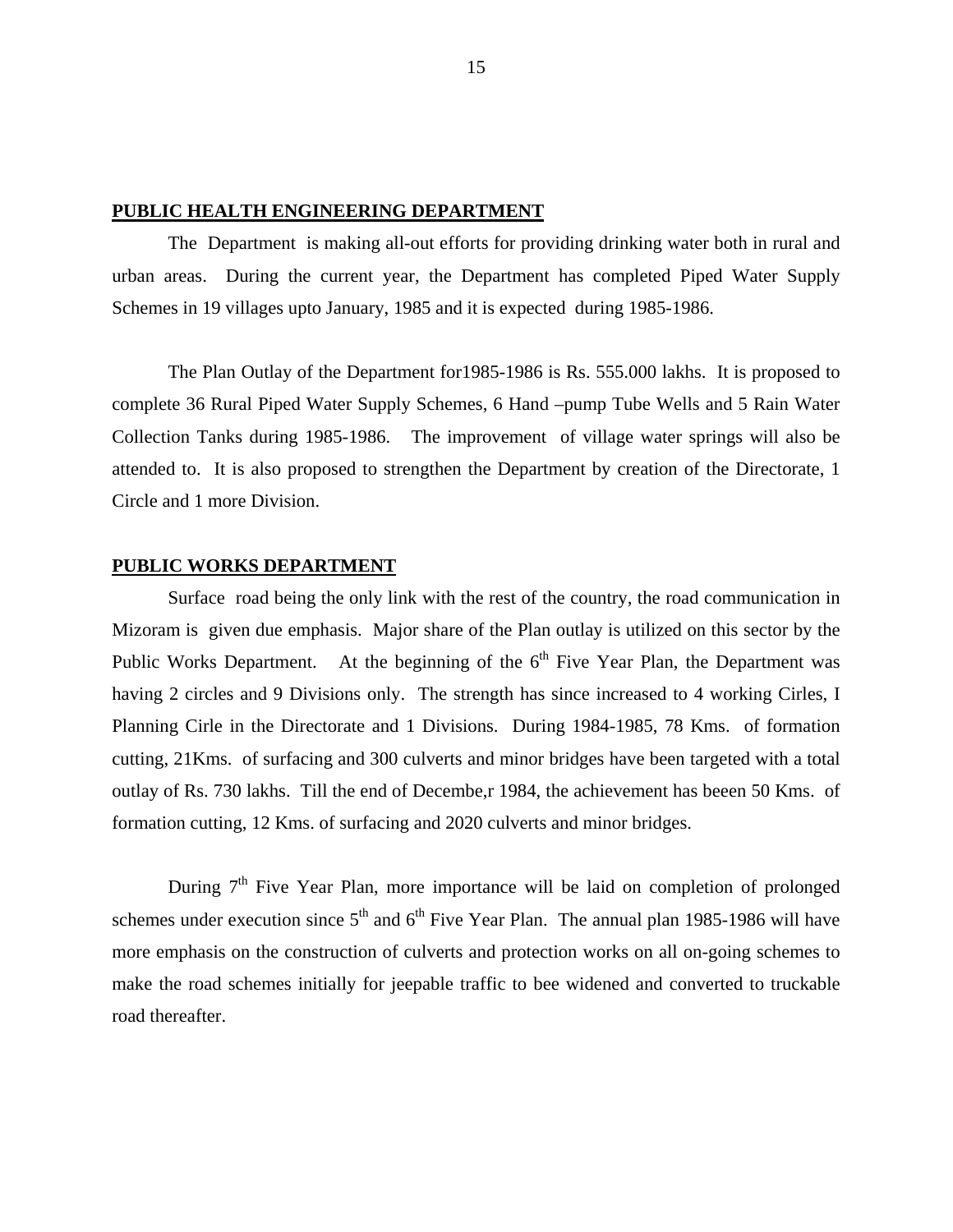The financial outlay on roads and bridges sector for Annual Plan 1985-1986 has been fixed at Rs. 880 lakhs. Based on this allocation, it is proposed to achieve the targe of 82 Kms. formation cutting, construction of 280 culverts, surfacing of 40 Kms. of road and 2 major bridges over Rivee Vanva and Tlawng. The work Tuirial Air field has made satisfactory progress and is expected to be completed shortly. The Mizoram House in Delhi and Calcutta have been completed and other building projects are expected to be completed soon.

The Annual Plan 1985-1986 envisages construction of One Dropping Centre, Four Type V and Four Type IV quarters as a part of the Capital Project. During the Annual Plan 1985- 1986, there is a programme of construction of Rest House at Lawngtlai, four staff quarters at Silchar, Guest House at Salt Lake, Calcutta and other buildings of the Public Works Department at different places.

Or all the above projects, the Annual Plan 1985-1986 provides for fund of Rs. 100 lakhs under Houseing, Rs. 200 lakhs under State Capital Projects and Rs. 55 lakhs under Public Works.

#### **REHABILITATION DEPARTMENT**

During the current year, the Department has so far sanctioned Dairy Farming loan to 79 MNF returnees, Industrial loan to one returnee and agricultural grant to seven returnees for their settlement.

#### **HEALTH & FAMILY WELFARE DEPARTMENT**

The total outlay of the Department is Rs. 200.00 lakhs with which the following are the main targets and achievements during the year.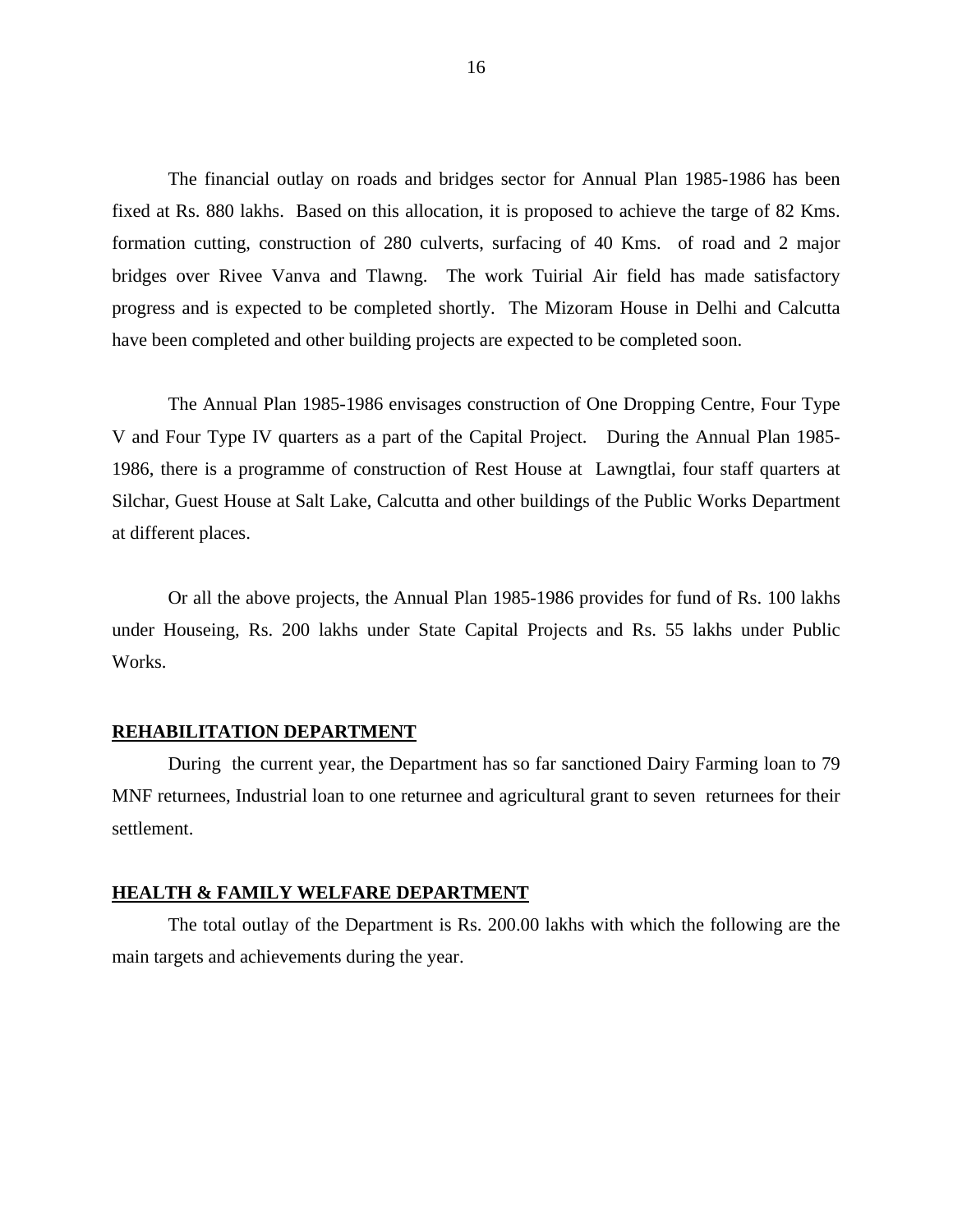Out of the total outlay, a sum of Rs. 65.00 lakhs is transferred to Public Works Department for construction of buildings like Hospitals, PHCs, SHCs, and staff quarters. Maintenance of the existing staff, strengthening of Medical Education and training and construction of Departmental buildings like Dispensary-cum-Staff Quarters, and repair etc. are also the other targets during the year. Construction of Phase II for expansion of Civil Hospital, Aizawl has been started by PWD and is likely to be completed during the current year. Construction of PHCs and SHCs in various places is in good progress. Construction of 30 bedded Hospital at Biate PHC (up-gradation) is nearly completed. Expansion of T.B. Hospital, Zemabawk by 25 additional beds has also beeen started and is likely to be completed during the year.

In addition to above departmental construction of more than 125 buildings like Dispensary-cum-staff Quarters, Staff Quarters in the interior places is one of the major achievements which the Department has made.

Keeping the global theme" Health for all by 2000 A.D." in the background the strategy in preparation of Seventh Plan and the Annual Plan 1985-1986 is formulated mainly on the following line:-

- (a) Continuation of on-going schemes/projects which are not completed during previous year.
- (b) In order to have wider coverage of Health Care facilities especially in the interior places, establishment of new PHCs and Sub-centres.
- (c) Expansion and improvement of the existing Medical Institutions and strengthening of Man-Power Development for Technical personel.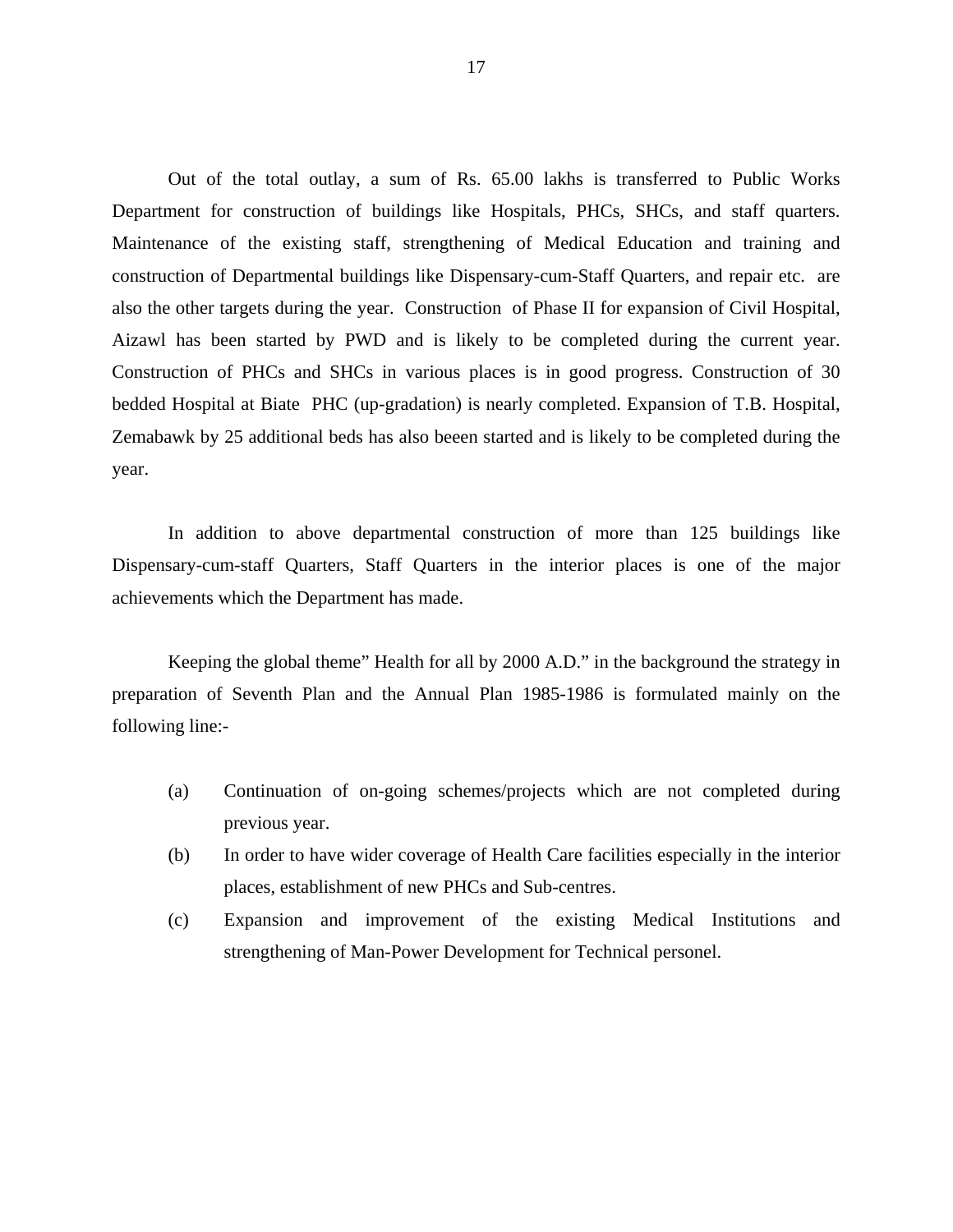For implementation of the above schemes, a sum of Rs. 240.00 lakhs is provided for the Annual Plan 1985-1986 and out of which Rs. 105.00 lakhs is transferred of Public Works Department for major works like construction of building and Staff Quarters etc.

#### **PRINTING AND STATIONERY DEPARTMENT**

The Printing & Stationery Department has a Budget provision of Rs. 132 lakhs of which Rs. 40 lakhs is provided under the Plan Scheme of the Department. The Government Press has made much achievement by acquiring sophisticated machineries and it is now in a position to undertake most of the Government printing jobs including confidential papers. The new building for the Press has been constructed and inaugurated in November, 1984. The construction of the Depot buildings at Lunglei and Saiha is in progress. The Department is also partially meeting the requirement of office stationeries of various Department by procuring the articles from Govt. of India Stores and also by making centralized purchases.

During 1985-1986 the Department will try to modernise and extend the printing jobs by establishing an offset Printing Section with latest equipments and machineries.

It is also proposed to acquire machineries for proper stitching and binding in the Government Press.

## **SUPPLY & TRANSPORT DEPARTMENT**

#### **SUPPLY WING**

The Supply Wing of the Department is handling the procurement of essential commodities such as Rice, Wheat, Sugar, Cement and Salt. Distribution of these essential commodities to the different parts of Mizoram is done through the Fair Price Shops and Retailers. During the current year, 33 more Fair Price Shops have been opened thereby bringing the total to 658 Fair Price Shops. For storage of essential commodities, the Government is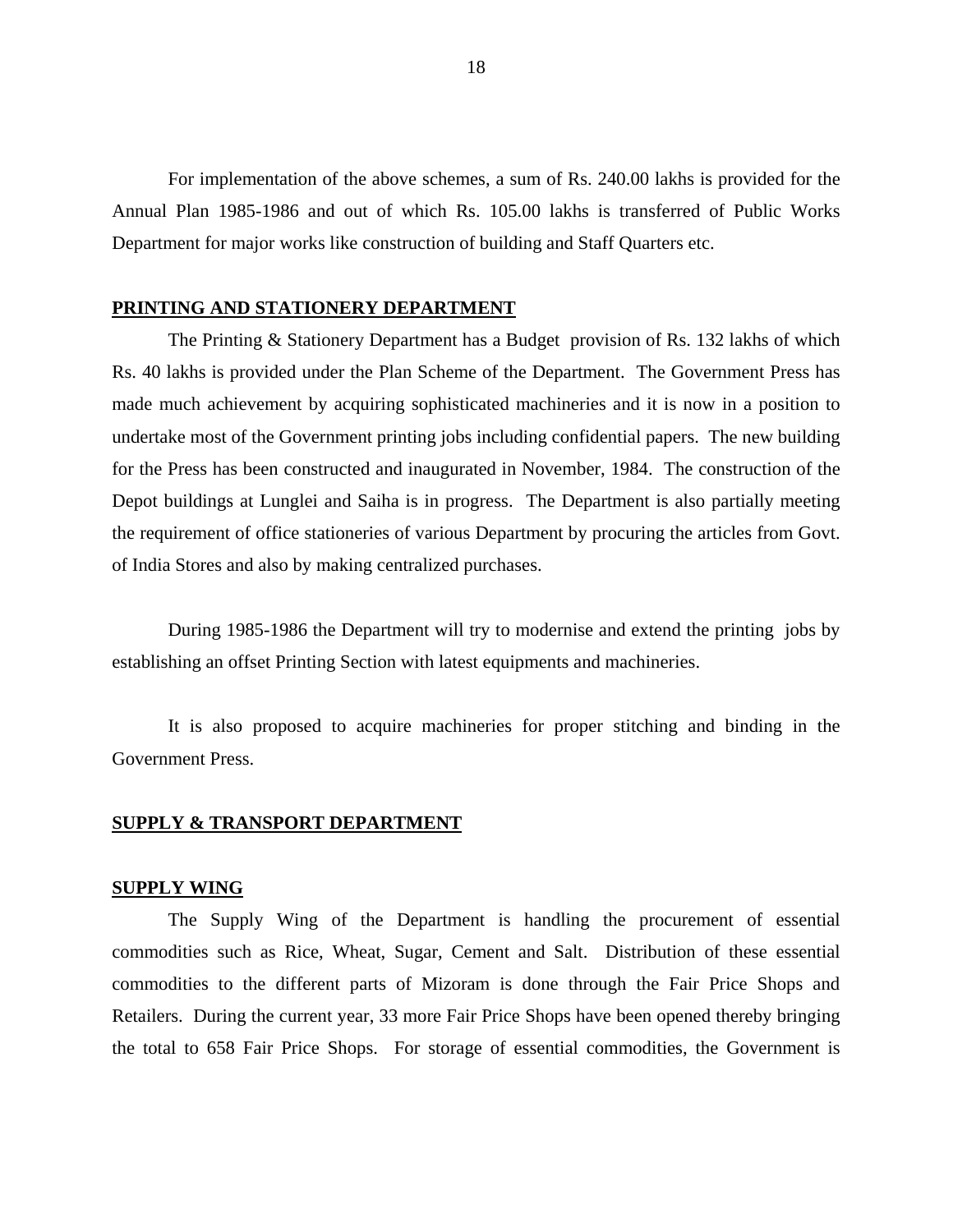having 153 Godowns out of which 13 are pucca, 125 are semi pucca nad 15 Kuchha. 17 more semi-pucca Godowns are being constructed during the current year. The central Godown at Aizawl with the capacity of 36,000 Metric Tonnes is being constructed at Zemablawk, Govt. of India has sanctioned transport subsidy of Rs. 100 lakhs for essential commodities and Rs. 4.83 lakhs for salt for meeting the high transportation cost of these commodities. The amount sanctioned on this account for the next year is 180 lakhs.

#### **TRANSPORT WING**

Mizoram State Transport is holding a fleet of 78 Buses and these are operating on 30 different routes. All together, 1.48 lakhs of passengers traveled by Mizoram State Transport Buses till the end of December, 1984. The Mizoram State Transport job in providing transport to 1,500 delegates of the National School Games held at Aizawl during January- February, 1985 for their to and for journey between Silchar and Aizawl.

The first phase of the construction of Bus Terminal-cum-Booking Office at Aizawl is almost complete. The captive fleet of Trucks of the Department is continuing to supply foodgrains and other essential commodities to the remote interior centres. It is proposed to construct a central work shop and a Driving Training School for better maintenance of the Departmental vehicles.

The private operators have been taking more interest in road transport seector than ever before. Upto the period ending on  $31<sup>st</sup>$  January, 1985, forty Town Bus permits, 31 Bazar permits, 44 Omnibus permits, 93 local Taxi permits, 66 Tourist Taxi permits and 338 Eastern Zone permits have been issued to them.

#### **WEIGHT AND MEASURES**

During the current year, the following weighing and measuring instruments have been verified and stamped.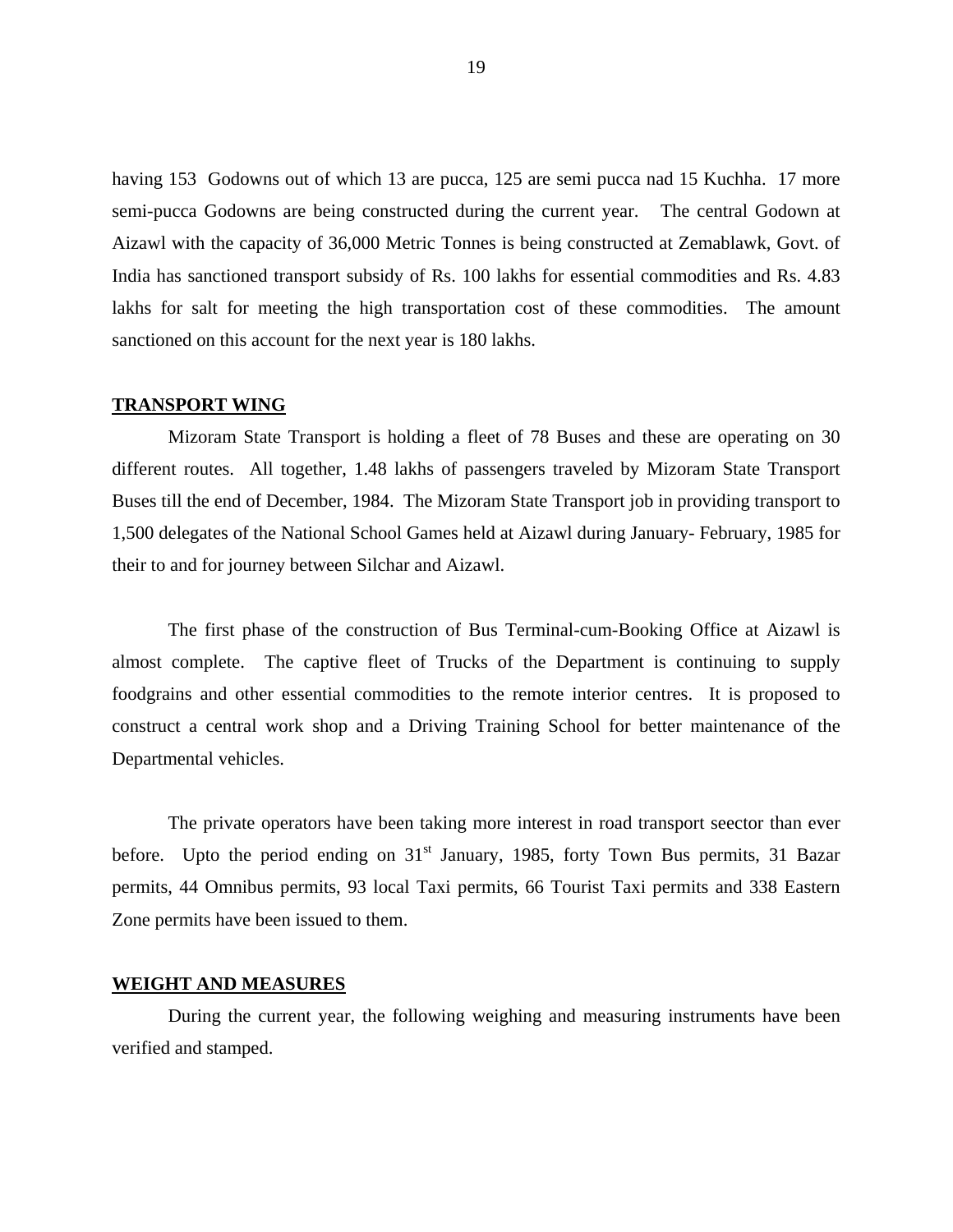| 1) | Weights                     | 10,000 Nos.   |
|----|-----------------------------|---------------|
| 2) | Capacity of Liquid Measures | 4,348 Nos.    |
| 3) | <b>Gross Beaming Scales</b> | 2,110<br>Nos. |
| 4) | <b>Length Measures</b>      | 186 Nos.      |
| 5) | <b>Counter Machine</b>      | Nos.<br>6.    |
| 6) | Dispensing Pump             | 11 Nos.       |
| 7) | <b>Platform Machine</b>     | 2 Nos.        |
| 8) | <b>Spring Balance</b>       | 4 Nos.        |

 A sum of Rs. 28,000 has been collected as verification and stamping fees and 64 cases have been lodged in the Court for violation of the provision of Weights & Measures Act and Rules.

# **RAILWAY OUT AGENCY**

During the current year, Railway Out Agency at Aizawl has carried a load of 5,000 Quintals of goods of various types belonging to different Departments and the Revenue collected is Rs. 4.75 lakhs against previous year's carriage of 4,000 Quintals of goods and earned revenue of Rs. 4 lakhs.

# **ECONOMIC & STATISTICS DEPARTMENT**

The Department of Economics and Statistics is collecting vital statistical data pertaining to developmental activities to enable the Administration to formulate plans and programmes of development Departments. The Department has collected some basic information relating to Agriculture, Industries, Education, Soil Conservation, Road Statistics, crimes, religion and rainfall data from various centres and vital even on population, death and birth report and published the following bulletins:-

- (1) Quarterly Progress Report of Development Departments.
- (2) Quarterly price bulletins.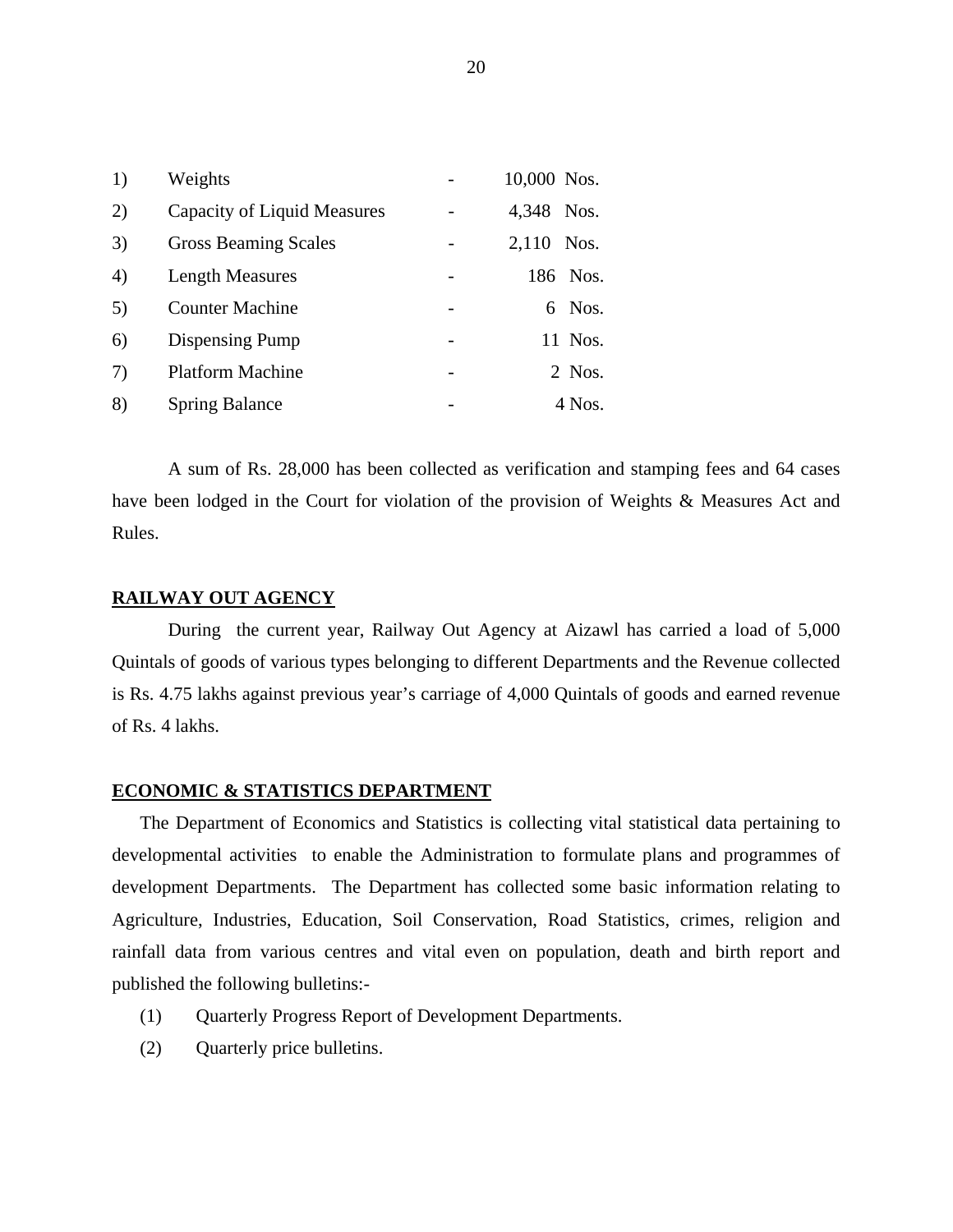- (3) Annual census of Govt. employees.
- (4) Mizoram At a Glance
- (5) Statistical Hand Book.

The Department has also taken up national Sample Survey and completed  $40<sup>th</sup>$  round survey upto 1984. The Department has also been entrusted with the responsibility to conduct evaluation studies on economic impact of the schemes under IRDP. This has been completed in respect of eight selected villages.

# **LOCAL ADMINISTRATION DEPARTMENT**

The Department is continuing execution of the existing schemes. During the current year 4145 RM of steps have been constructed in Aizawl, Lunglei, Saiha, Kolasib, Champhai, Serchhip and Mamit. Twenty two wooden bridges have also been constructed across the streams in the lower portion of the towns. Under Rural Housing Schemes 400 economically weaker section families are being provided with small loans. GCI sheets have also been provided for roofing 42 community Halls and 28 MHIP buildings. The Village Councils have also been provided with office stationeries required by them. Under Urban Development schemes Septic Tank and Water Tank loans have been given to 298 families in Aizawl, Lunglei and Saiha. Thirty three families have also been given financial assistance for construction of pour flush latrines.

#### **HOME DEPARTMENT**

#### **POLICE**

Keeping the law and order and other administrative necessities in view, a scheme for modernization of police organization has been sent to Govt. of India and this is under their consideration. In the first phase the MRP and MAP have already been strengthened with 365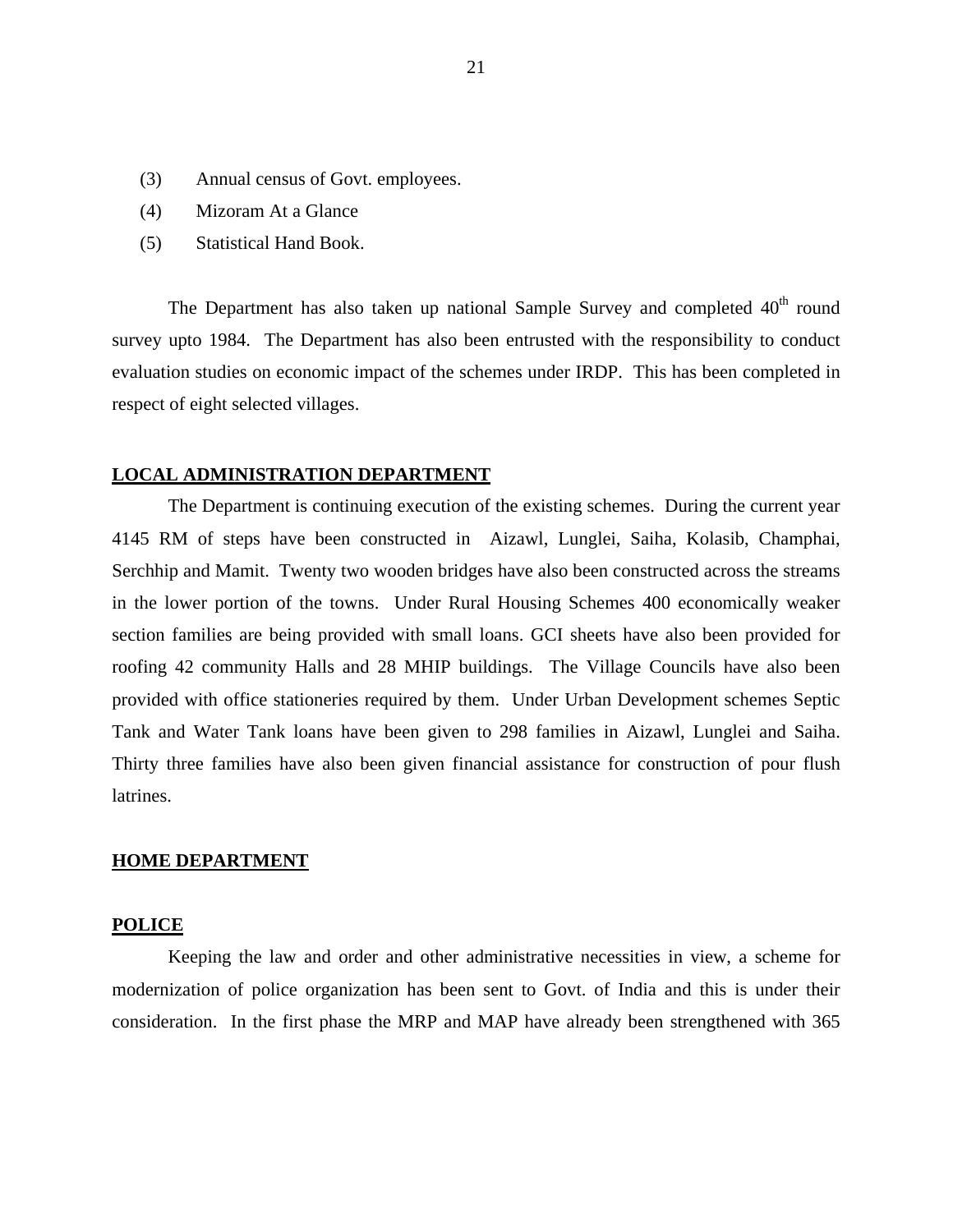and 175 personnel respectively and the proposal for raising of the  $3<sup>rd</sup>$  company of the  $2<sup>nd</sup>$ Battalion is under consideration of the Home Ministry. By opening of six more Police stations at Bairabi, Khawzawl, Vervek, Kanhmun, Lungsen and Sangau within the current year the number of Police Stations will go upto 29.

With the introduction of the Mizoram Police Service Rules ,avenues for promotion of the serving personnel have been widened. The disparity in the scale of pay of the police drivers has been removed with the sanction of Govt. of India by giving them the scale of pay of Rs. 260-350 and Rs. 260-400 for Light and Heavy Vehicles respectively.

The Department is also attending the Housing difficulties of police personnel with the fund made available under the Police Housing Scheme by constructing a number of Quarters.

# **JAIL**

 The construction work in the Bungtlang Central Jail is going on in full swing and is likely to be completed soon.

#### **HOME GUARDS**

The sanctioned strength of the Mizoram Home Guards is 646 volunteers. A proposal is in hand for reorganization of the Home Guard organization. The proposal for establishment of Civil Defence Organisation has been sent to Govt. of India. This organization is proposed for functioning along with Home Guard. The wages of Home Guard volunteers have been enhanced from Rs. 10/- to Rs. 15/- from Nov.,1984.

### **FINANCE, EXCISE & TAXATION DEPARTMENT**

The Department, apart from its Secretariat functions have 2 Directorates under its administrative control. These are for Account & Treasuries and Excise & Taxation. The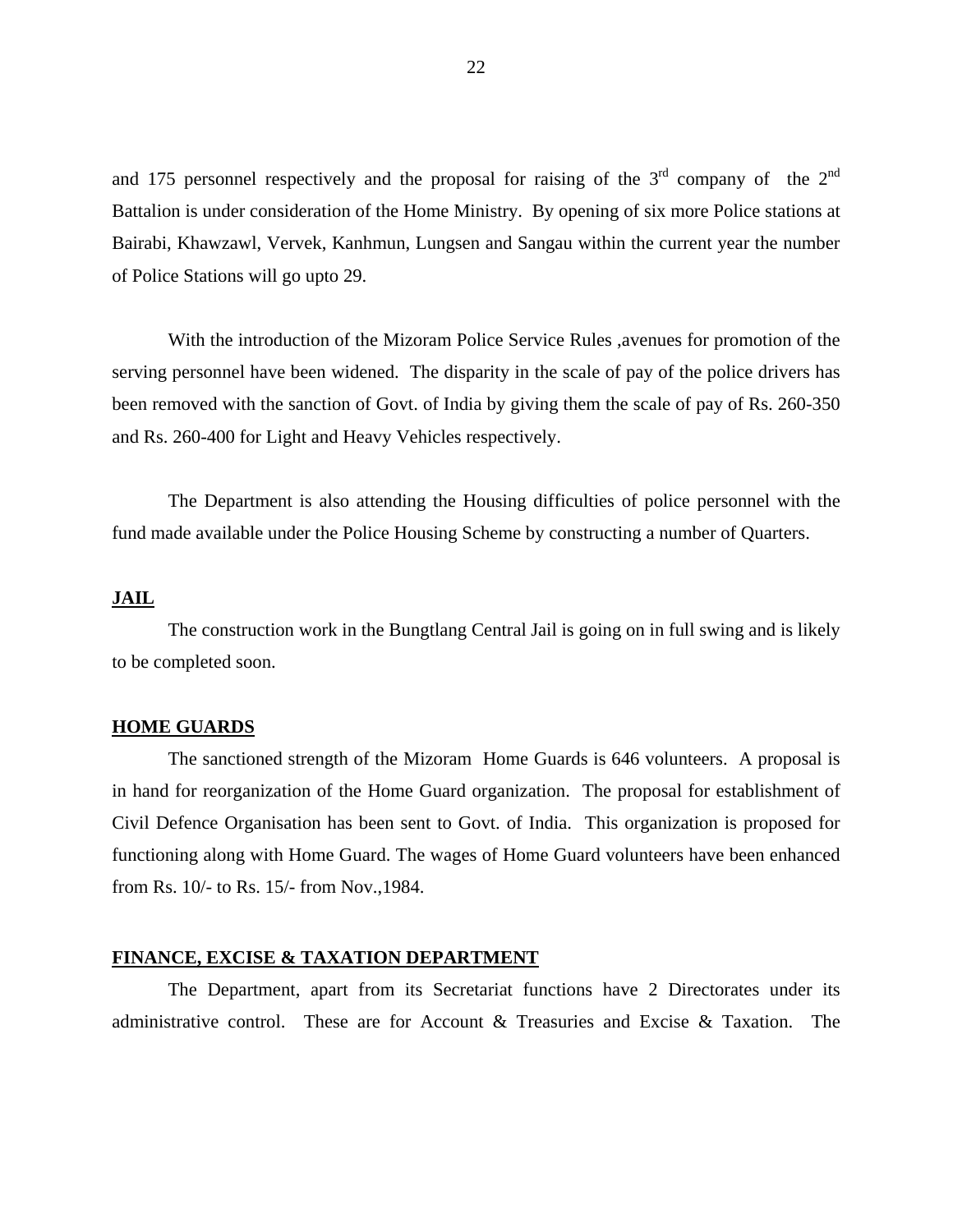Directorate of Accounts & Treasuries is administering the establishment of the accounts staff of the Public Works Department, conduct of audit of accounts of local bodies including surprise cash verification of different offices including their internal audit, authorization of entitlement of pay and allowances of members of the Legislative Assembly including members of the Council of Ministers, all Group A & B Officers of the Govt. of Mizoram, maintenance of GPF Accounts of the employees of the Govt. of Mizoram, authorization of Pension etc. of the Government servants and authorization of payment of insured amounts/deposit in the saving account of the Government servants under the Government Employees' Insurance Scheme.

 This Directorate is also supervising the work of Treasuries and Sub-Treasuries. At present, there are 3 District Treasuries and 3 Sub-Treasuries. Action is being taken for opening of Sub-Treasuries at Tlabung, Chawngte and Mamit during the coming year.

The Directorate of Excise & Taxation have not been able to extend its activities in all the 3 Districts of Mizoram due to lack of personnel with the Department at present. The activities are confined only in Aizawl and Lunglei Districts. So far the Excise is concerned, the activities has now been expanded as a result of the enforcement of the long awaited Mizoram Excisee Act with effect from October, 1984. The Excise Wing has been able to earn substantial revenue of Rs. 12.83 lakhs upto January, 1985.

The Department has also seized 2.29 Kgs. of Heroin and 200 gms. Of Opium and substantial quantity of local liquors during the current year. The enforcement staff of the Departent have been able to destroy an illicit cultivation of popy covering and area of 146 acres of land during the period from January, 1983 to January, 1984.

From the other sources of Tax Revenue administered by the Department, an amount of Rs. 14.98 lakhs have been realized during the current year (upto January, 1985). The aim and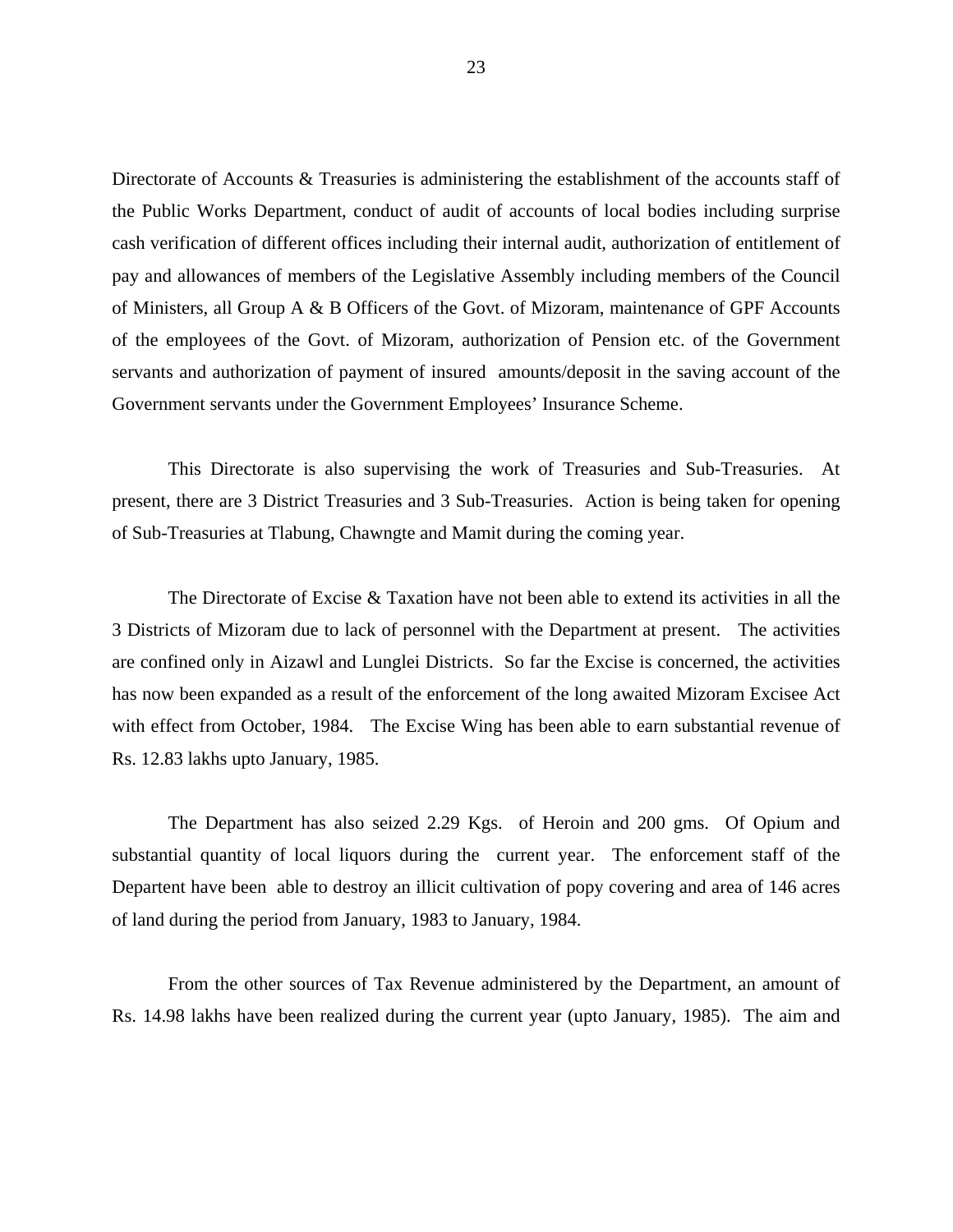objective of the Department is to prevent evasion of Taxes and commission of Excise offences and also to earn substantial revenue for the Government.

This in brief I have narrated the activities and achievement of some of the Dapartments. So far our domestic revenue is concerned the sources are limited and the government of India is generous in giving us substantial financial assistance to cover up our shortfall. I wish that the present peace talk will be successful and with the restoration of peace we would be in a position to look into all possible avenues for augmenting our domestic Revenue.

I would fail in my duty if I do not express the gratitude of this Government for the Sympathetic attitude shown by the Government of India in allocating Substantial fund for meeting the administrative and departmental expenditure of this Government. It is only a small amount which is to be mobilized by some of the Departments in addition to the existing Sources. I would like to request the concerned Departments to make all-out sincere efforts for achieving the target assigned to them.

I would also like to appeal to the Hon'ble Members and the public in general and request the Officers and Staffs of this Government for their active cooperation with the Government for proper utilisation of the fund being made available for implementation of various plans and programmes of the Government.

I would like to conclude expressing my thanks to the officers and staff who have been working very hard in preparation of the Budget documents which are being presented to the Assembly today. Like previous years, the Government Press has undertaken printing of most of the Budget papers within a short period and for this they deserve special appreciation.